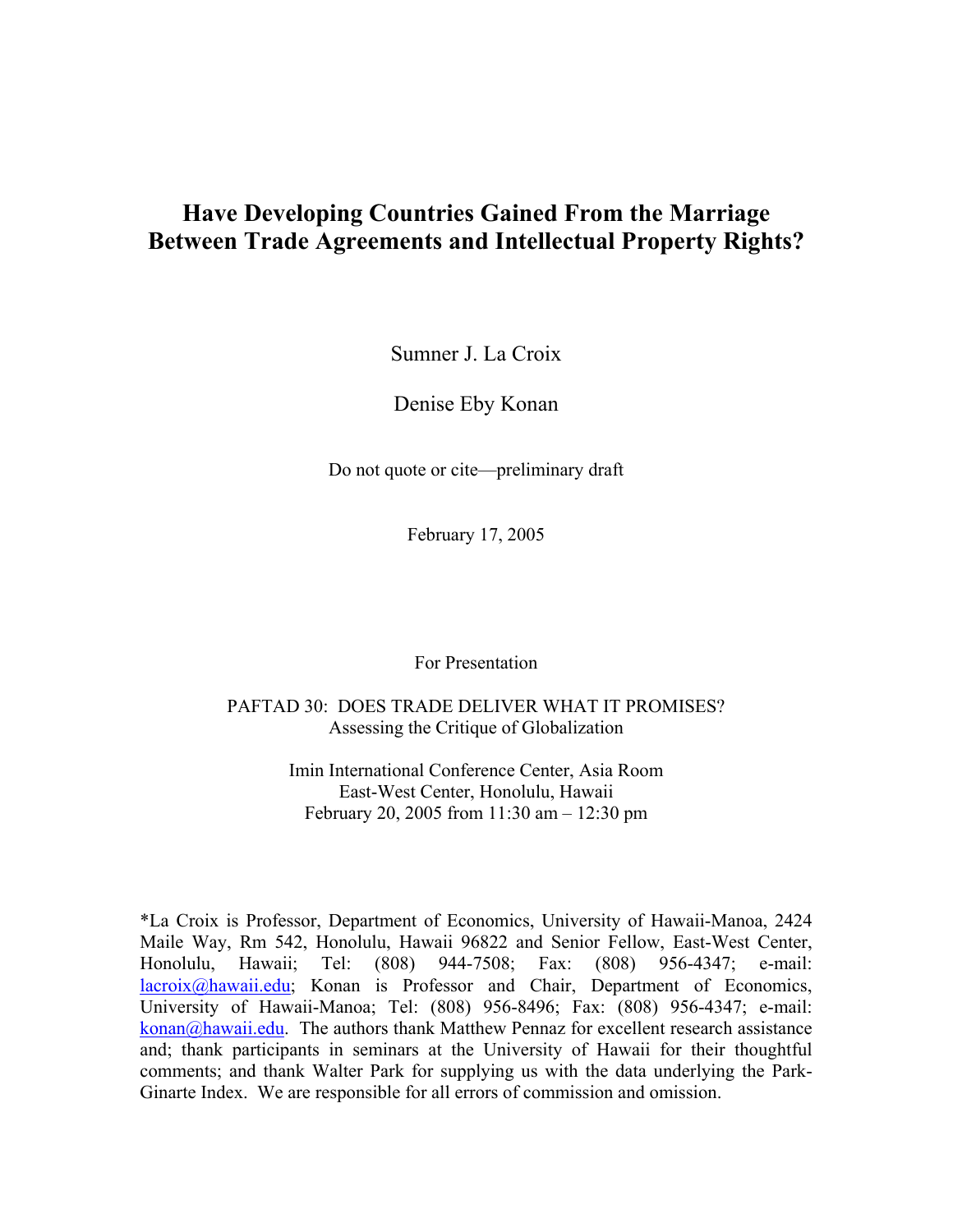# **ABSTRACT**

# **Have Developing Countries Gained from the Marriage Between Trade and Intellectual Property Rights?**

Sumner J. La Croix and Denise Eby Konan

In 1995, the new WTO Agreement incorporated rules on trade-related intellectual property rights (TRIPS). The TRIPS Agreement mandated that all member countries establish minimum standards for copyright, patent, trademark, trade secrets, and geographical indications; have public and private remedies for violations. Have developing countries gained from the marriage between trade agreements and intellectual property rights (IPRs)? We use historical, theoretical, and empirical methods to answer this question. First, U.S. history clearly demonstrates that it is unnecessary for a developing country to recognize foreign IPRs to experience strong growth. Second, recent theoretical contributions to the patent literature show that patent harmonization can lead to world welfare gains if developing countries are provided with lump-sum compensation to offset higher royalty payments. Third, we show that the dismantling of the MultiFibre Agreement did not provide this compensation. Fourth, stronger patent laws generated an array of generally positive effects with respect to foreign direct investment and licensing. Fifth, digitization has combined with the internet to radically change the incentives to copy and distribute copyrighted works. We argue that the extensive copying of copyrighted works in Asia represents a breakdown in relations between the developed and developing countries. Finally, we conclude with a brief discussion of critical issues in patent and copyright law.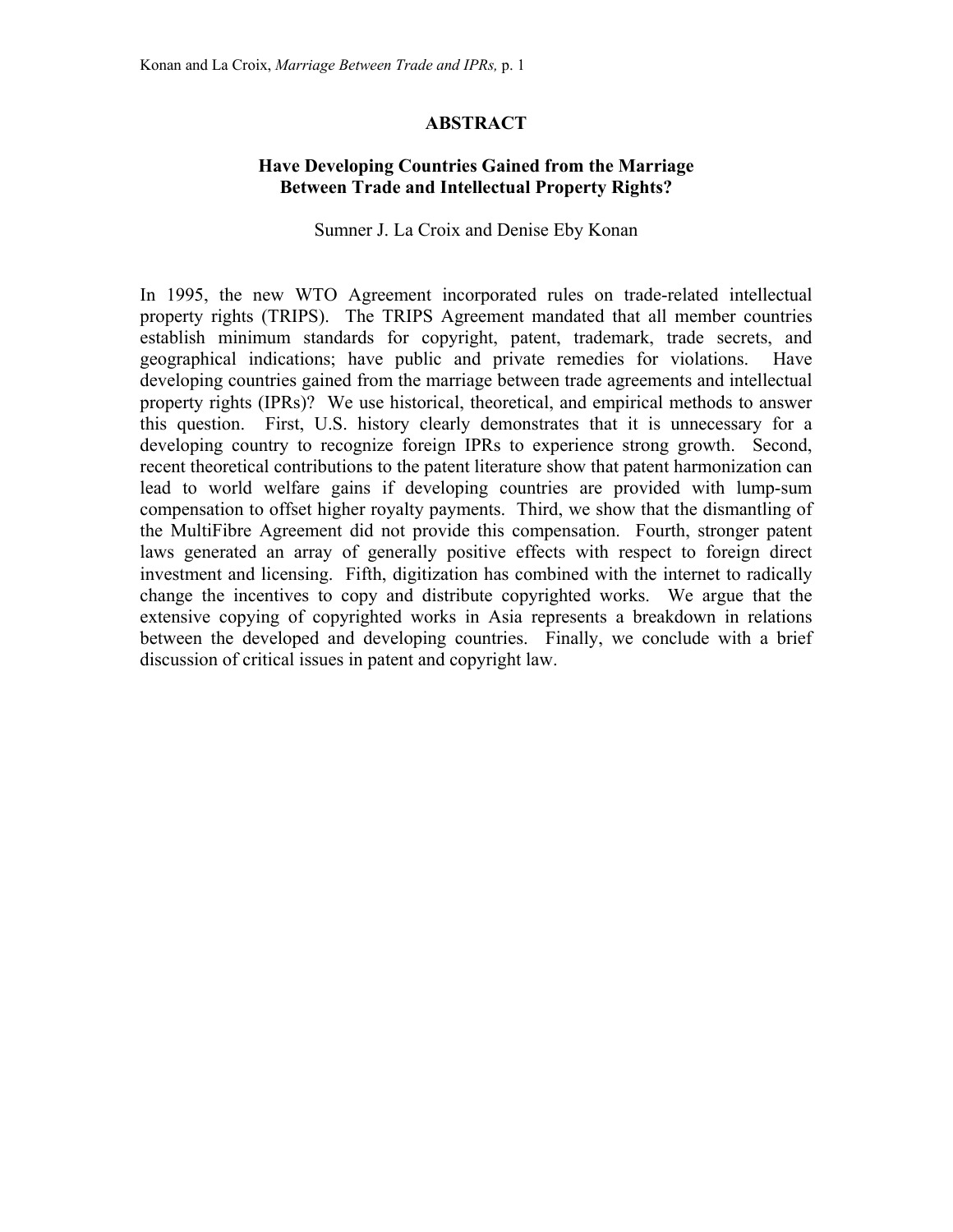#### **I. Introduction**

In 1995, the new WTO Agreement included extensive new rules on Trade-Related Intellectual Property Rights (TRIPS). The Agreement on TRIPS established minimum standards for copyright, patent, trademark, trade secrets, and geographical indications; specified public and private methods to enforce these rights; and provided developing countries with additional time to meet these goals. During the ensuing ten years, multiple situations have developed which have prompted governments, international institutions, and individuals to question whether developing countries are gaining from the marriage of trade agreements and intellectual property law.

Our analysis begins by examining the nineteenth-century development of two economic giants, the United States and Japan, and the role that intellectual property rights played in their development. We find that the United States provided strong patent protection to domestic and foreign innovators and no copyright protection for foreign authors during much of the nineteenth century. By contrast, Japan provided relatively weak patent protection initially and then moved to strengthen patent protection as its industries became more focused on developing new products and production processes. We note that both of these successful development strategies are now prohibited by TRIPS rules setting minimum patent standards and prohibiting national bias in copyright law.

We then show how changes in the structure of U.S. industry prompted a major change in U.S. IPR policy. After extensive bilateral pressure on both developed and developing countries during the 1980s and 1990s, the United States joined the European Union in pushing for the incorporation of minimum IPR standards in the 1995 WTO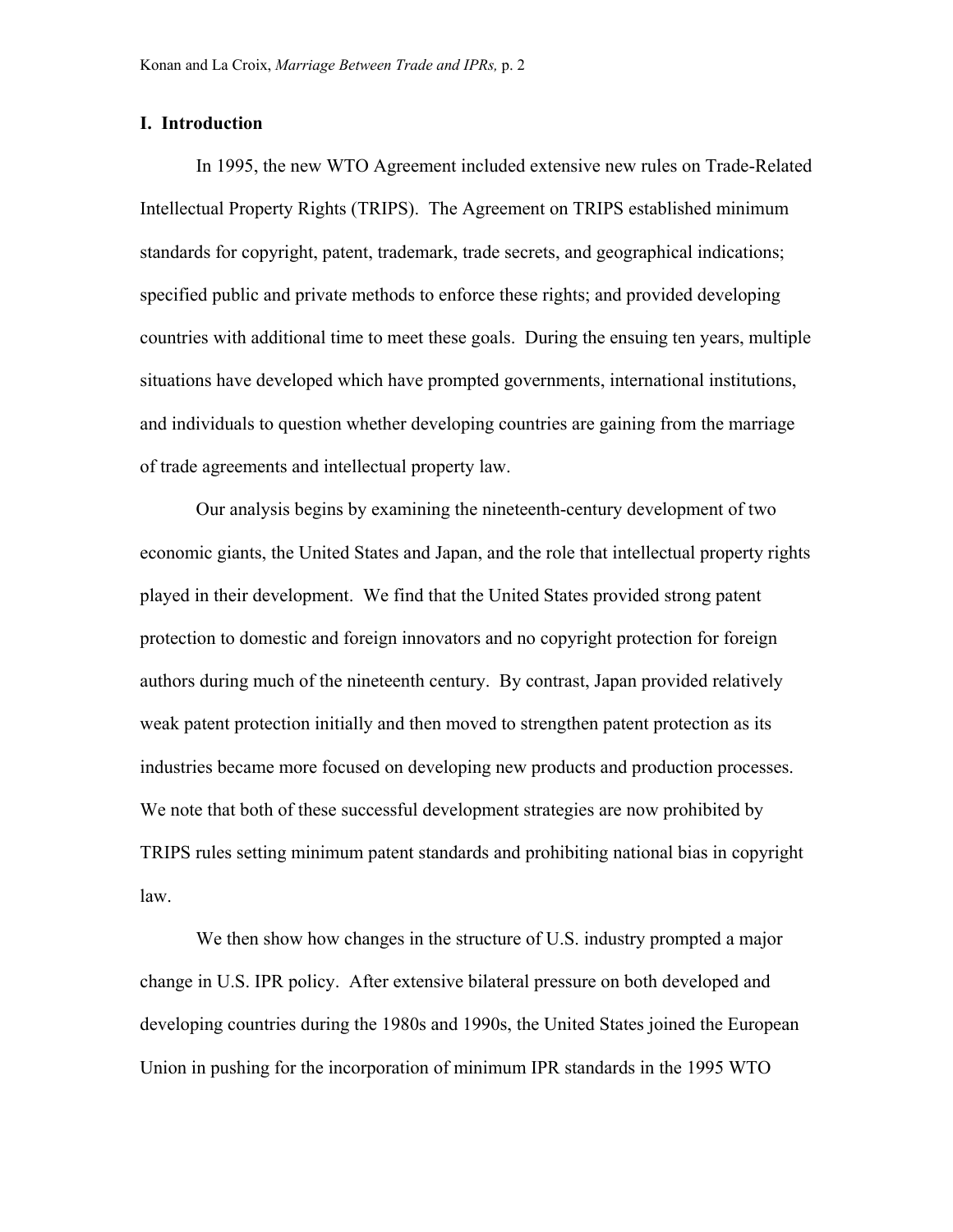treaty. We provide a brief outline of the major provisions of the TRIPS Agreement and then present a brief summary of the major international developments since TRIPS. The main trends are (1) the United States and the European Union continue to press for establishment of IPRs in "new" fields of intellectual innovations, including genetically modified plants and animals, computer software, business methods, and chip designs; (2) the United States and the European Union compete to strengthen copyright and patent protection and to force developing countries to strengthen their laws and enforcement; (3) the United States and the European Union join the World Copyright Treaty (WCT) which prohibits de-encryption devices, breaking encryptions, and distributing copyrighted products using channels not allowed by their owners; and (4) the resistance of developing countries in Asia and elsewhere to all three trends identified above.

We examine recent theoretical literature on global IPR harmonization to determine whether IPR patent harmonization should be expected to generate increases in global welfare. Our review focuses on the two-country model developed by Grossman and Lai (2003), as this model generates a pattern of patent harmonization that is broadly consistent with the pattern established in TRIPS. Grossman and Lai find that patent harmonization can e predictions of pat has generated increases produced increases in flows of FDI to developing countries; R&D in developed and developing countries; and trade between developed and developing countries in IPR-intensive goods.

Fourth, we consider how the internet and digitization of copyrighted works have affected copyright piracy within and across countries. Digitization has reduced the cost of copying most copyrighted material and requires changes in copyright law if these works are to be optimally protected. The internet has facilitated both national and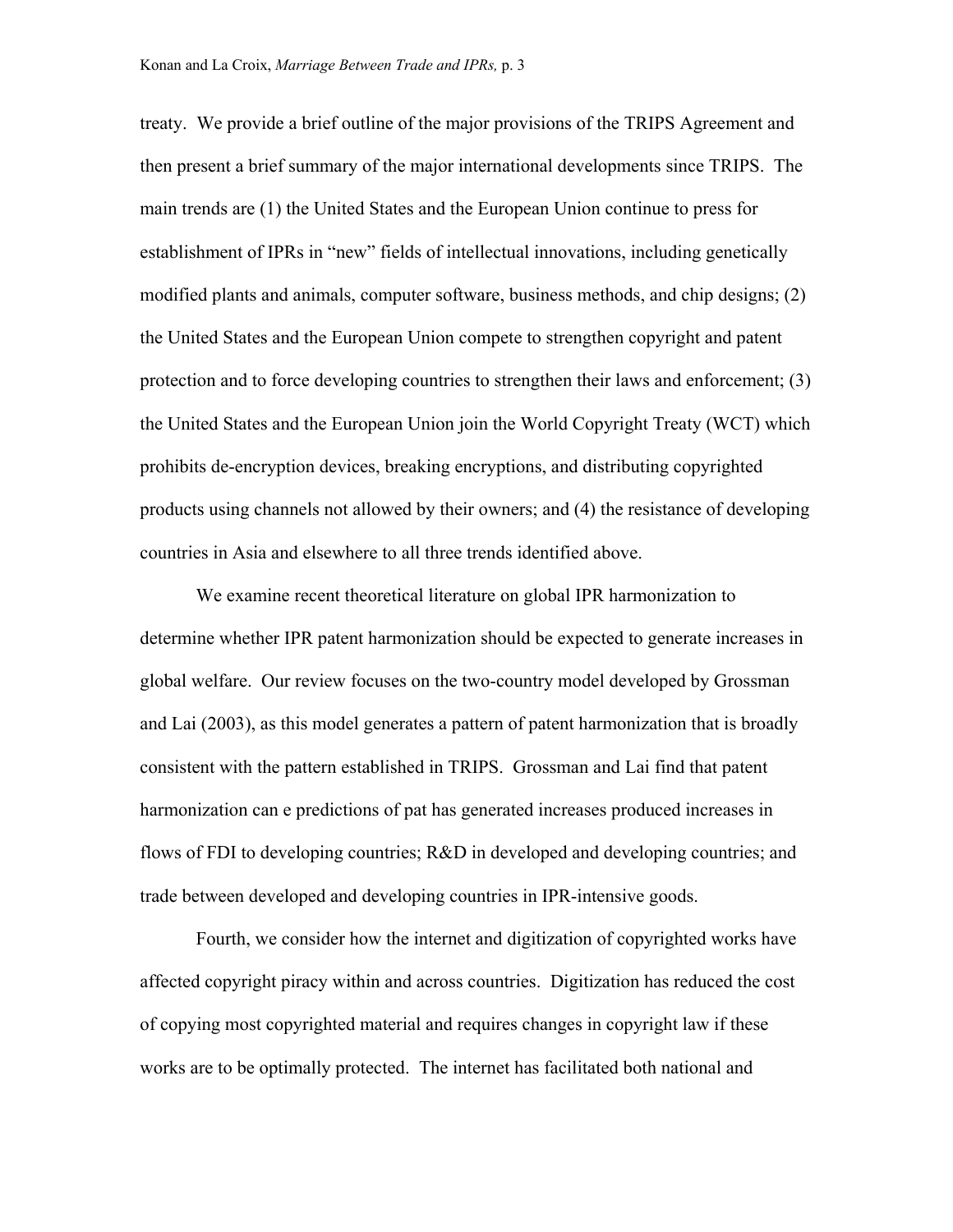international piracy of copyrighted digitized works. As knowledge-intensive services become a bigger component of GDP, copyright law is assuming a more prominent role in GDP growth. We consider how these changes affect developing and developed countries and evaluate whether changes in the structure of copyright law and the TRIPS Agreement will be necessary. We argue that changes in TRIPS should and can be structured to be Pareto-improving, i.e., to improve global efficiency and to increase the welfare of all participating countries.

We conclude with suggestions for modifying the TRIPS Agreement to ensure that both developing and developed countries gain from global IPR harmonization. Since IPRs are just one tool for stimulating innovation in developing countries, we briefly consider the gains from establishing complementary national and international policies and programs that are critical for stimulating innovation and growth.

#### **II. Are Strong IPRs Necessary for Development? The Case of the United States**

The literature is divided on this issue. Some economists (Evanson and Westphal, 1995) have argued that a simple package of intellectual property rights is likely to enhances GDP growth even in very low-income countries. Others (Helpman 1993; La Croix and Konan 2002) have argued that the increased protection leads to a transfer of rents to developed countries, restrains consumer access to new goods, and makes it more costly for nascent R&D efforts to develop new products that will find a market in the home country or foreign countries.

One way to consider the question is to look to history and examine the interaction between IPRs and economic growth for the countries which industrialized during the nineteenth century—today's developed countries. Kenneth Sokoloff and Zorina Khan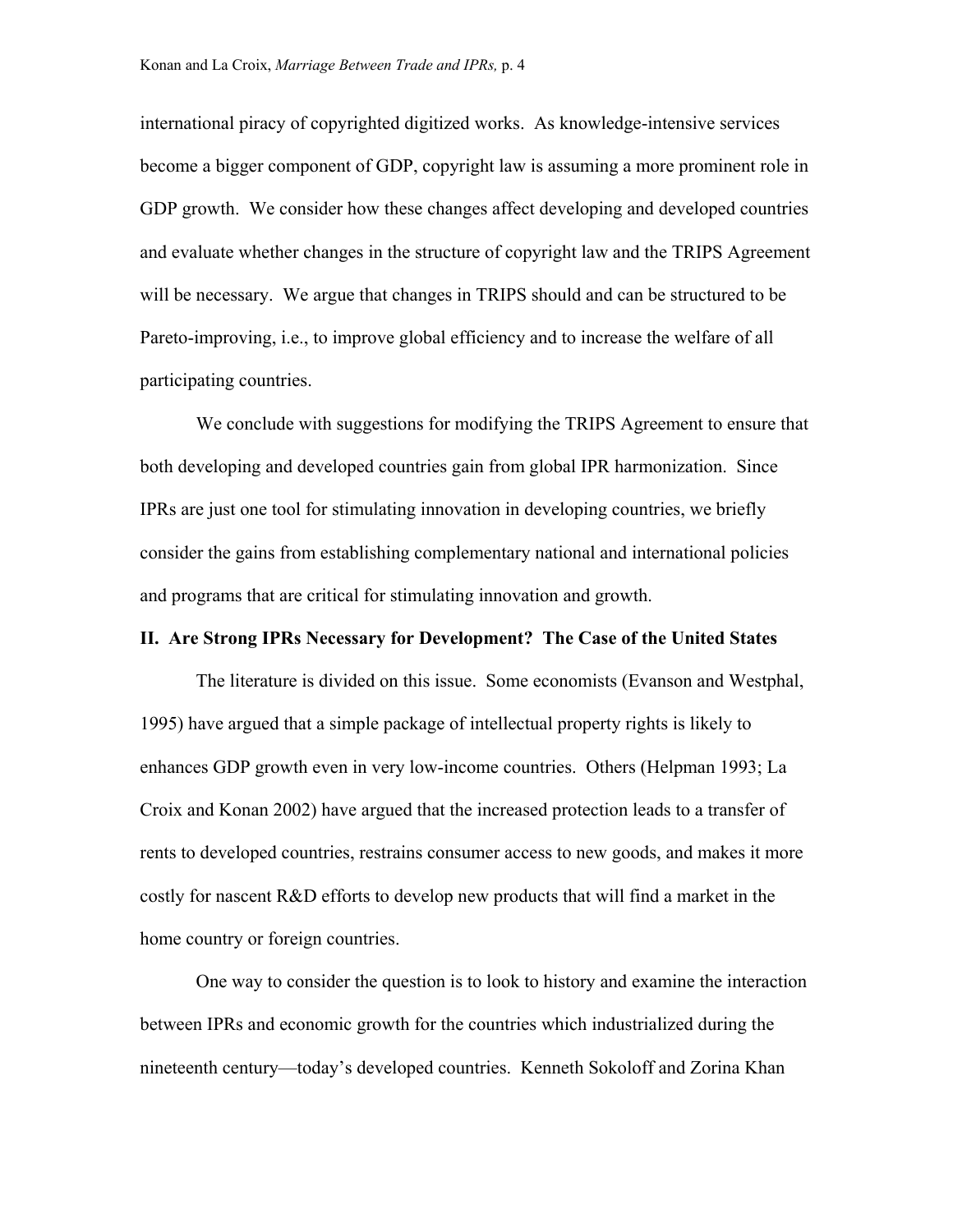(2001) observe that the system of patent rights established in Britain had numerous features that "reflected its origins in royal privilege" (p. xx). Several officials needed to approve the patent application; high fees were charged to file a patent application; access to the patent's design was restricted until its expiration; patents could be obtained on technologies discovered by a third party outside Britain, and the patent had to be used inside Britain ("working requirements") to remain in force. Britain was not alone in allowing foreign discoveries to be patented by a British third party without the consent of the original discover; other countries, including France and the Netherlands also allowed for the patenting of pirated technologies. These provisions meant that domestic intellectual property laws in Europe's leading countries actually encouraged the pirating of foreign technologies during the first half of the nineteenth century.

Sokoloff and Khan (1998) found that the framers of the U.S. Constitution and the legislators in the first sessions of the U.S. Congress were familiar with British precedent and consciously innovated when they considered intellectual property. The Constitution specifically provides the U.S. Congress with the power "[t]o promote the Progress of Science and useful Arts, by securing for limited Times to Authors and Inventors the exclusive Right to their respective Writings and Discoveries"<sup>[1](#page-5-0)</sup> In its first session, the U.S. Congress passed a revolutionary patent law that provided for low application fees, impersonal patent examination, grants only to the original discover, and disclosure of the invention's specification upon issuance of the patent.<sup>2</sup> Sokoloff and Khan argue that easy

<span id="page-5-0"></span><sup>&</sup>lt;sup>1</sup> Article 1, Section 8, U.S. Constitution.

<span id="page-5-1"></span> $2^2$  The Patent Law of 1836 introduced the modern system of patent examination which provided for examination of patent applications by skilled examiners. Issues previously resolved by expensive and lengthy civil litigation were, after the Patent Law's passage, resolved by examiners in the U.S. Patent Office.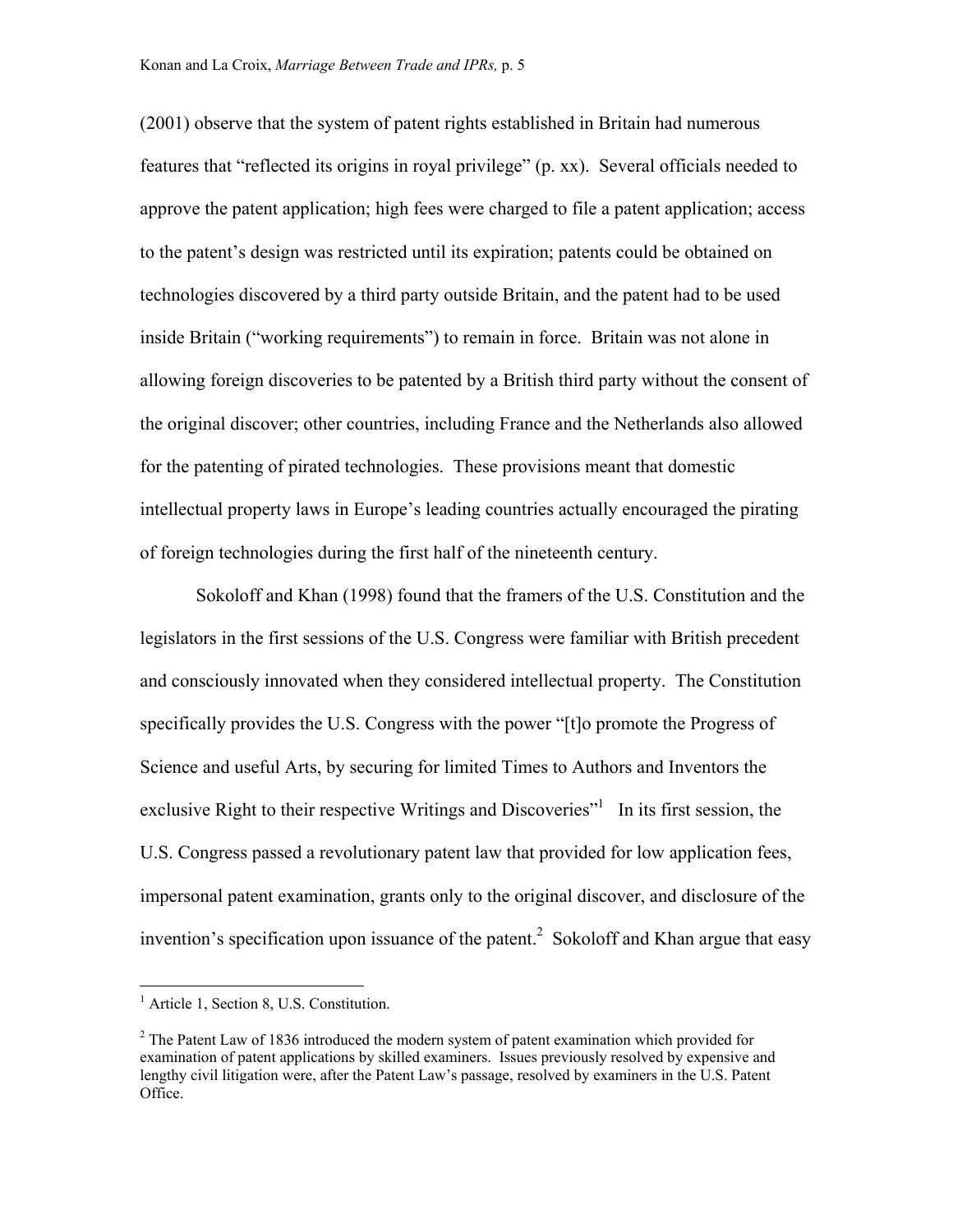access to the U.S. patent law, speedy judicial remedy of disputes over patents, and access to large, new markets led to three important results. First, there was a surge in the per capita patenting rate over the course of the nineteenth century, with an increase of 1,500 percent recorded between the 1840s and the 1870s. Second, a larger percentage of inventors were more likely to specialize in inventive activity (Lamoreaux and Sokoloff, 1996, 1999). Third, the well-defined patent rights and specialization in inventive activity spurred the development of sophisticated technology markets in the mid-nineteenth century. Patent agents and lawyers not only facilitated the filing of patent applications, but also acted to match potential buyers and sellers of patented technologies and to match potential investors with inventors of new technologies.

The response to the highly productive American system differed across countries. In 1852, the leading political and economic power—Great Britain—strengthened its patent laws to bring them more into accordance with American practices. Two small countries—the Netherlands and Switzerland—eliminated vital patent laws at midcentury, and Switzerland did not restore its system until 1907, while the Netherlands waited until  $1912.<sup>3</sup>$ 

Numerous scholars (Griliches1994; Mowery 1983, 1995; Lamoreaux and Sokoloff 1999) have discussed the long-term decline in patenting rates by U.S. residents which began in the late nineteenth century and did not reverse course until the early the 1980s. While some of the change may have been due to the increased prevalence of research activities within large corporations, Lamoreaux and Sokoloff (1999, 2000) also speculate that a series of federal court rulings between 1890 and 1920 reducing the scope

1

<span id="page-6-0"></span><sup>&</sup>lt;sup>3</sup> Would Albert Einstein have developed his theory of relativity if he had not been a bored worker at the defanged Swiss Patent Office?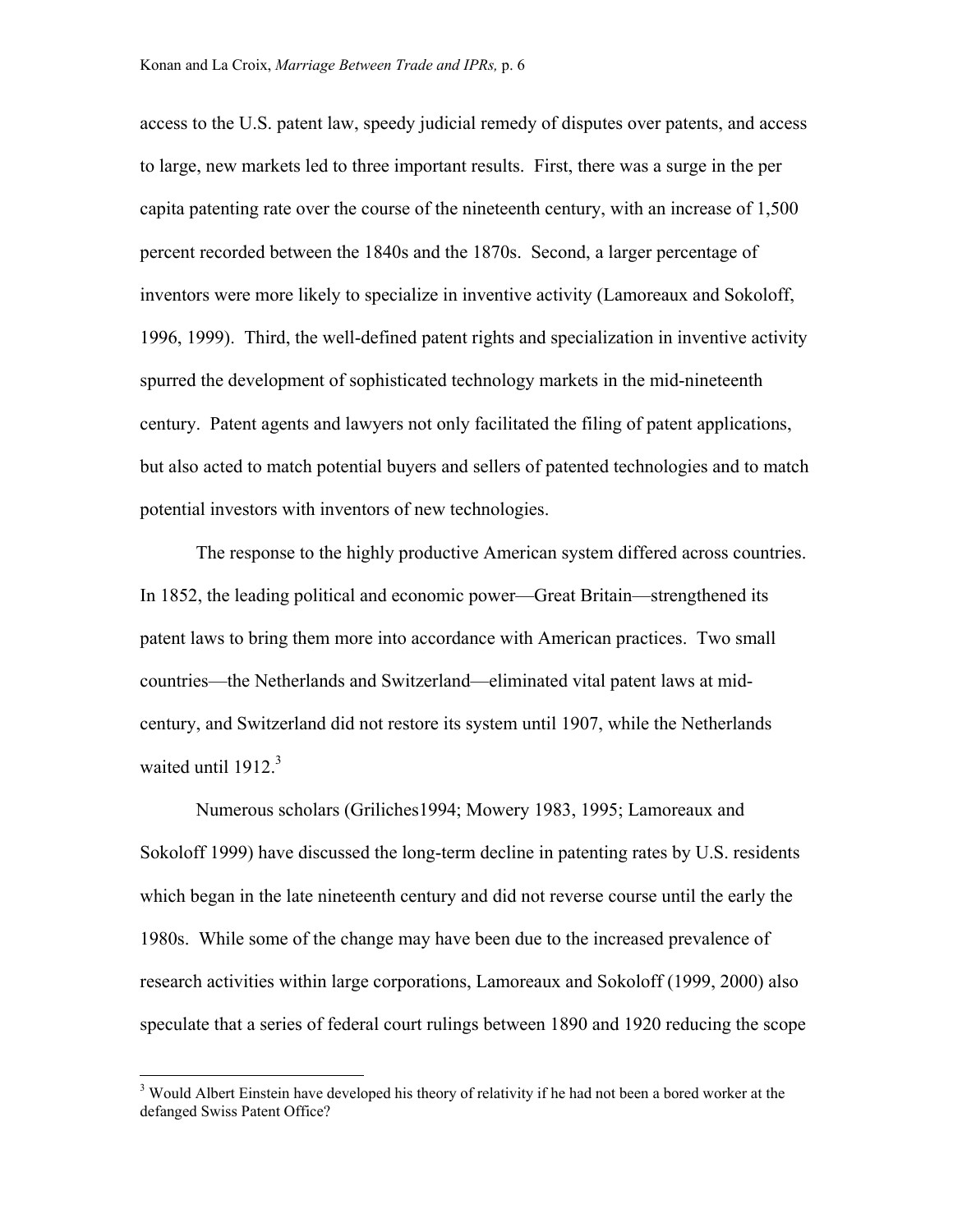of patent claims and establishing clearer rights in the use of other forms of contract and property law to protect inventions had the effect of reducing the expected value of a patent. This led firms to choose other, more effective instruments (trade secrets, restrictive covenants, rights to employee patents) to establish rights to their inventions. The long-term trend in patent protection in the United States is surprising: strong patents rights during the nineteenth century, weaker patent rights from early twentieth century to the 1980s and stronger patent rights covering a larger spectrum of inventions since the early 1980s.

At the 1883 Paris Conference on international patent rights, there was conflict between the United States, which favored a patent system with reciprocal rights (they provide countries with weaker systems incentives to upgrade) and with few exemptions, while Great Britain and France wanted a weaker system with national treatment (it provides few incentives to countries with weaker systems to upgrade) and compulsory licensing. The final Convention was a blow to U.S. interests as it adopted national treatment as the required standard for patent law rather than reciprocal treatment.

U.S. copyright law follows a very different course from U.S. patent law. The first U.S. copyright law (enacted in May 1890) "secured the copies of map, charts, and books to the authors and proprietors of such copies" after registering their copyright, depositing the copy, notifying the public, and paying a nominal fee. Judicial decisions and legislative amendments changed the copyright law substantially during the nineteenth century, with U.S. courts weakening protection by recognizing the doctrines of fair use, first sale, and work for hire and expanding protection by increasing copyright terms, extending copyright protection to new products, such as photographs, lithographs, and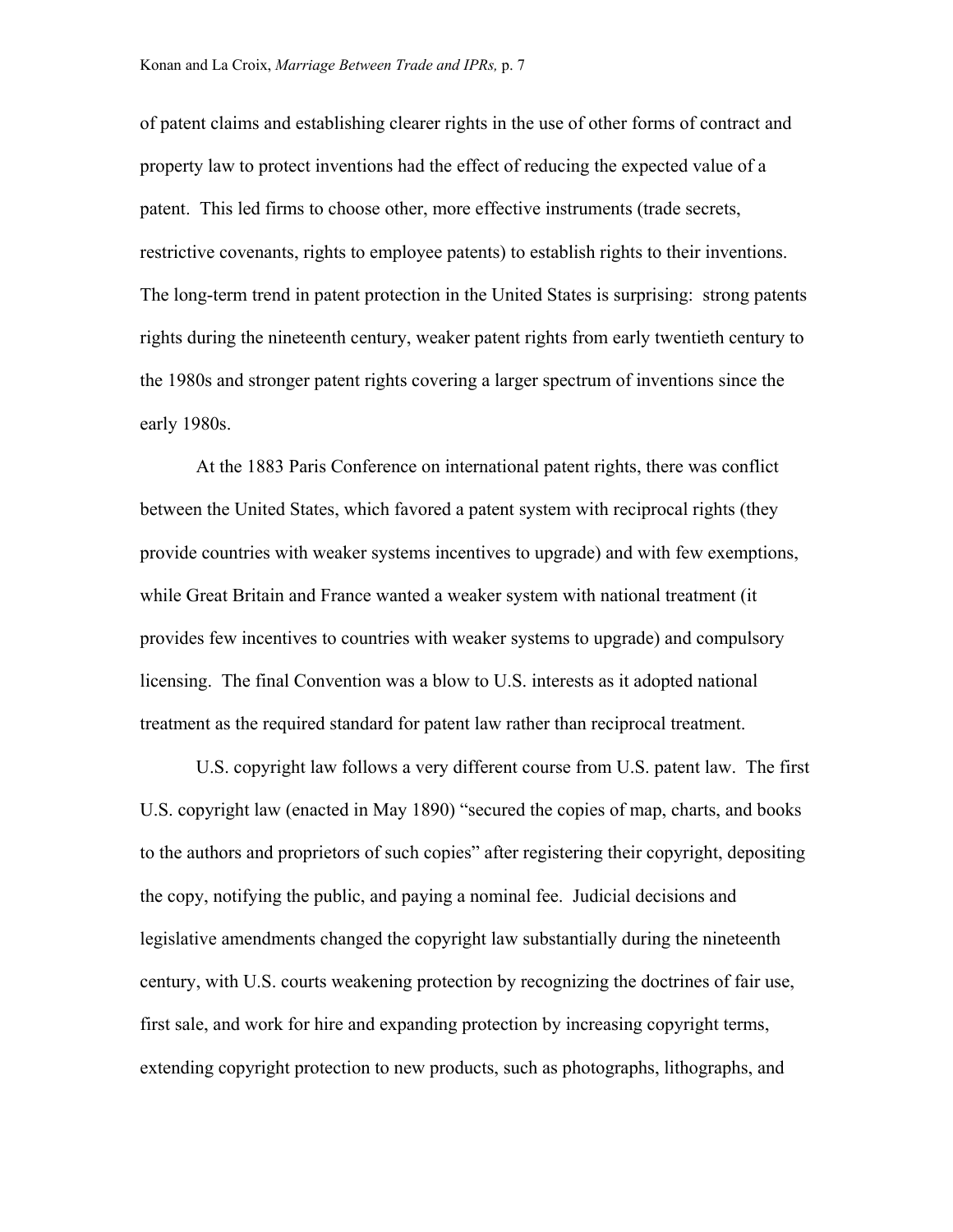records, and providing protection to derivative products, such as translations and performances.

A major contrast between American and European copyright laws at the beginning of the nineteenth century was that American law did not provide protection for foreign copyright, while copyright laws in Great Britain and France protected foreign copyrights. By contrast France and Britain both recognized foreign copyrights with reciprocity and domestic publication early in the nineteenth century and granted national rights to foreigners by mid-century. Their copyright stance is consistent with their respective positions as the supply of literary and nonfiction material to millions of French- and English-speaking residents of their current colonies or former colonies. It is unsurprising that France was the leader in this drive, as France was more likely than Great Britain to remain a net supplier of literary and nonfiction works to its numerous small colonies. By contrast, government officials in Great Britain surely recognized that it would become a net importer of copyrighted material as population and income in its former colonies soared.

Between 1820 and 1890, American and European authors regularly lobbied the U.S. Congress to change this provision and were opposed by the publishing lobby. An 1841 Convention between Great Britain and the United States providing for recognition of foreign copyrights was not even considered by the U.S. Senate. In 1883 the U.S. government turned down an invitation to attend a conference in Berne organized to consider international harmonization of copyright law and refused to sign the 1886 Berne Convention. Sokoloff and Khan (2001) assert that the growth of the American literary sector in the late nineteenth century may have increased the demand for American books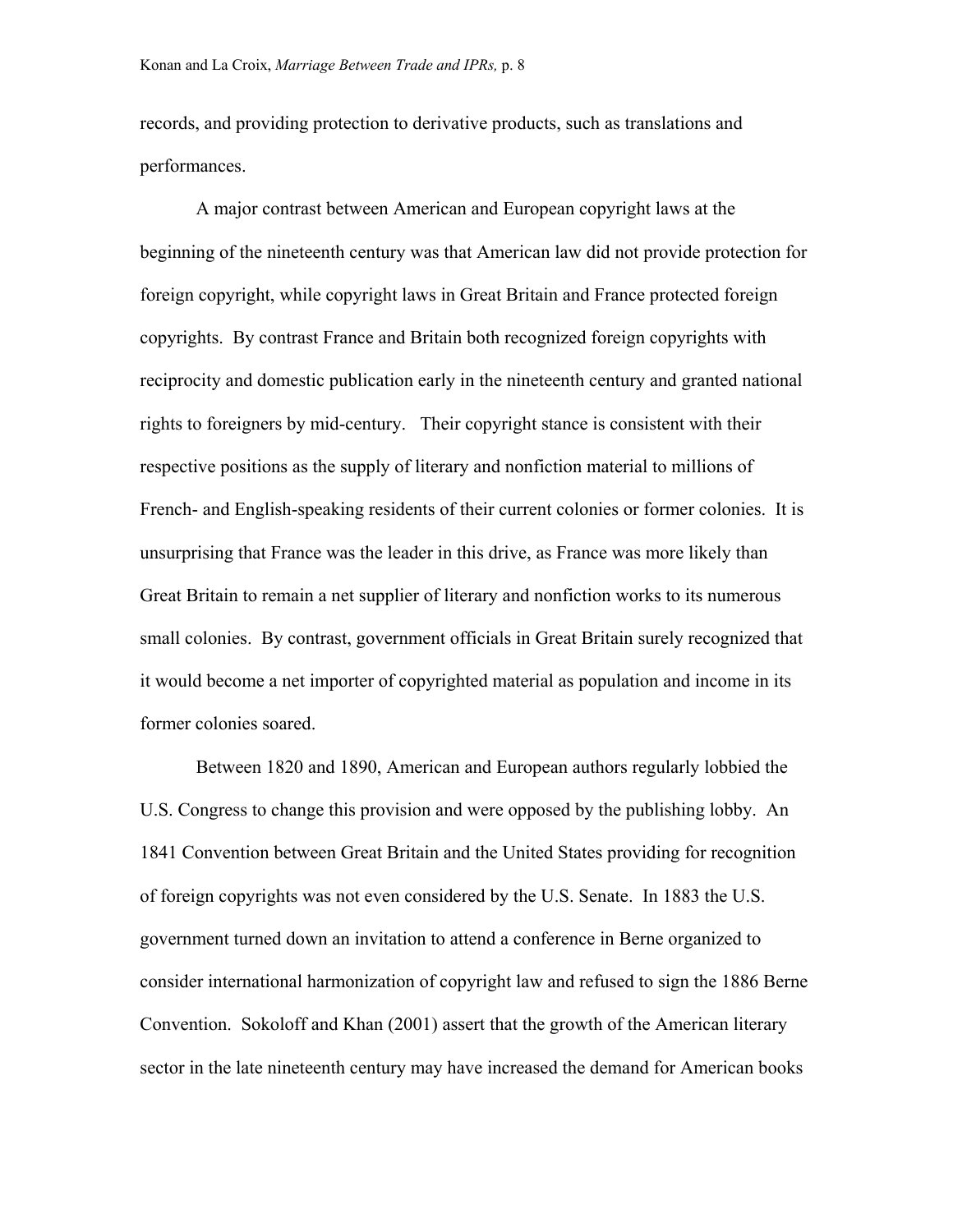in foreign countries sufficiently to induce a change in the wealth-maximizing U.S. policy. Thus, as the U.S. switched from being a net importer to being a net exporter of copyrighted goods, Congress responded in 1891 by amending the U.S. copyright law to recognize foreign copyrights.<sup>4</sup>

The U.S. recognition of foreign copyrights was not retroactive, i.e., work already in the public domain remained there. From the perspective of wealth maximization, this is understandable as the stock of valuable prior work was predominately that of British authors. Establishing copyright in the already existing stock of books could increase neither the quality nor quantity available to the public—and it prevented the payment of royalties to popular British authors.

#### **III. Bilateral Pressure, TRIPS, and the World Copyright Treaty**

The schizophrenic attitude of the U.S. towards intellectual property rights (strong on patents, weak on copyrights) changed as the structure of the U.S. economy changed after World War II. With the growth of the computer software industry (most software being protected by copyright), the rise of large export markets for U.S. films, television programs, videogames, and phonograms, the United States began to run large surpluses in trade of copyrighted material even as the overall current account deteriorated. Siwek (2004) shows that the size of copyrighted industries (as a percentage of gross domestic product) and their export share has continued to expand over the last 15 years.

Intellectual property rights (IPRs) have been a contentious issue for the United States and developing countries for the last 25 years. In the early 1980s, the U.S. Trade Representative (USTR) found that many developing countries—the ASEAN countries

<span id="page-9-0"></span><sup>&</sup>lt;sup>4</sup> Books with foreign copyright holders had either to be printed in the United States or to have their printing plates manufactured in the United States. This requirement remained substantially unchanged until the United States joined the Berne Convention in 1988.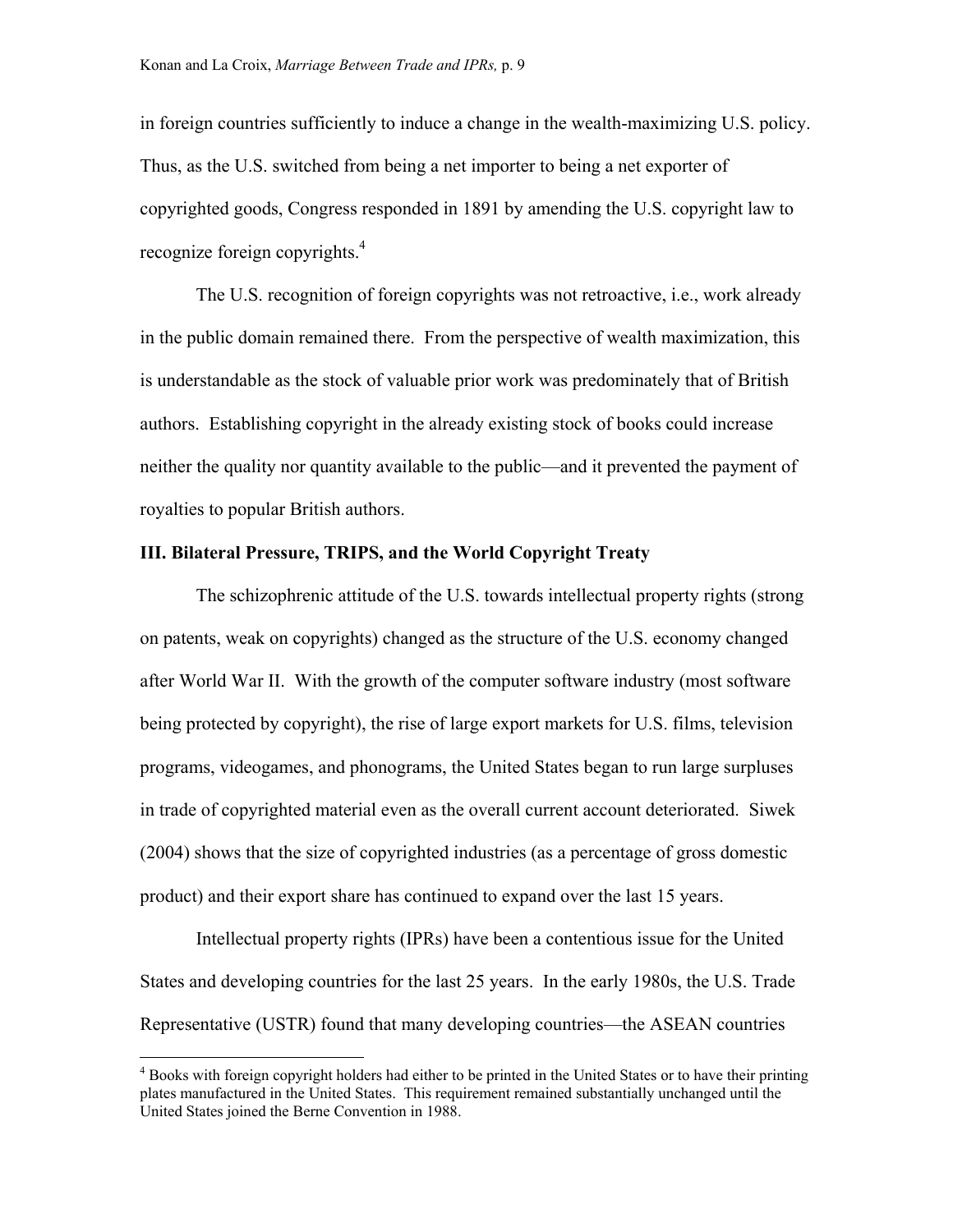prominent among them—had weak intellectual property laws or failed to take adequate measures to enforce them. The USTR threatened countries with loss of their GSP (Generalized System of Preferences) status and other trade-related benefits if they did not take action to strengthen statutory IPRs and enforcement activities. Between 1985 and 1995, numerous Asian countries, in response to U.S. pressure and to the changing structure of their own economies, strengthened their IPR laws and took significant measures to enhance IPR enforcement. The "Trade Related Aspects of Intellectual Property Rights" (TRIPS) provisions of the 1994 Uruguay Round GATT Treaty represent a significant step on the road to IPR convergence by both developed and developing countries, as the TRIPS provisions commit all GATT signatories to establishing IPRs which meet specified minimum standards (Table 1).

The 1994 TRIPS Agreement was intended to harmonize national systems of IPRs and to broaden and strengthen the legal rights provided to owners of intellectual property. TRIPS forced many middle-income and developing countries to make extensive changes to their IPR laws in the mid-1990s and to spend additional resources on IPR enforcement activities. More surprising is that the United States and Europe also had to enact significantupgrades to their IPR laws to conform to TRIPS.<sup>5</sup>

There have been several significant events regarding intellectual property rights over the last decade since the creation of the TRIPS agreement. Among these are two World Intellectual Property Organization (WIPO) treaties, the Doha Declaration on the TRIPS Agreement and Public Health, significant upgrades of copyright laws in

<span id="page-10-0"></span><sup>&</sup>lt;sup>5</sup> Major changes included increasing patent terms from 17 to 20 years of protection; providing patent protection to pharmaceutical products; and establishing a system of IPR protection for plants.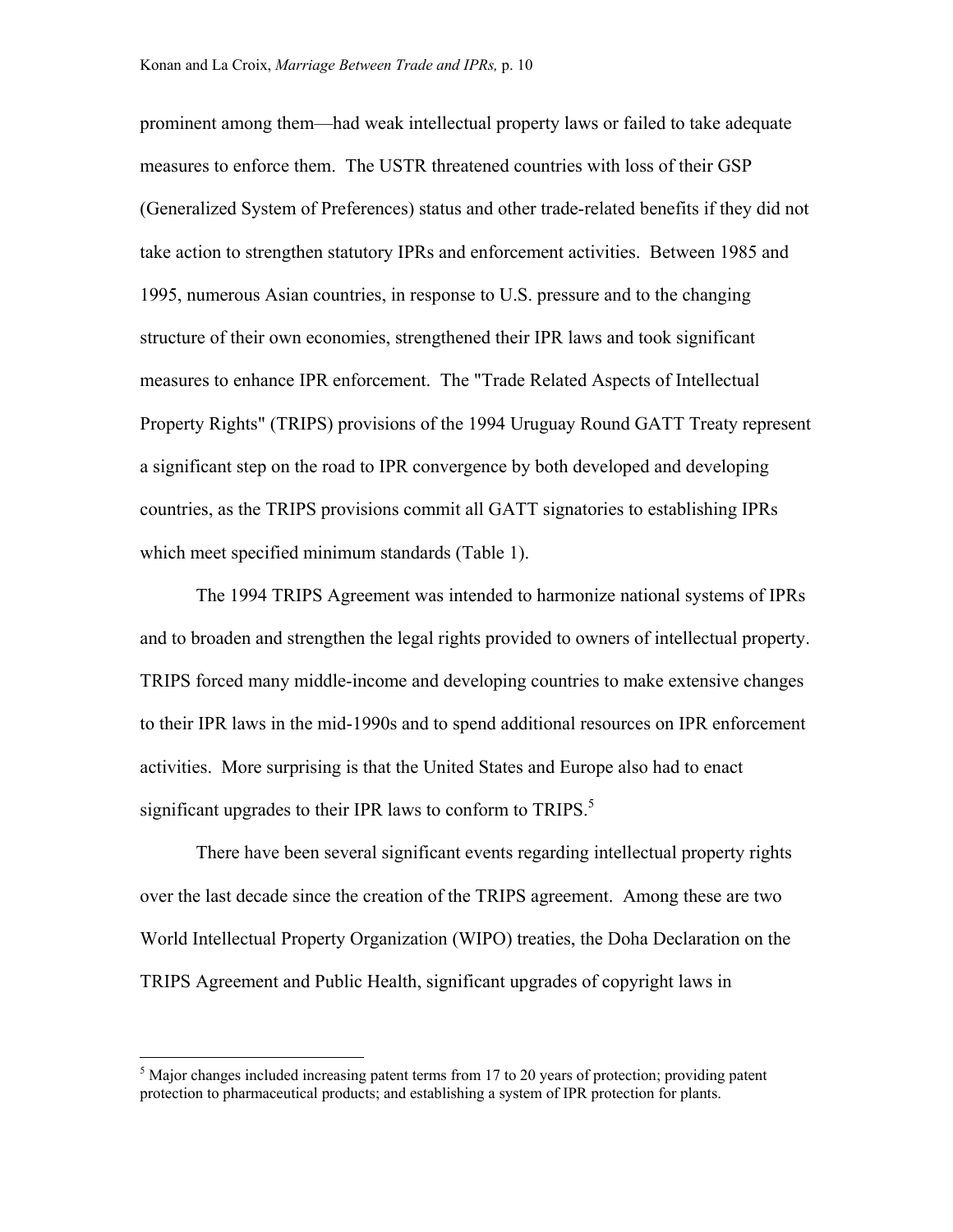developed countries, and the negotiations on the harmonization of substantive patent law, geographical indications, and the protection of traditional knowledge.

The two significant WIPO treaties relating to IPR are the WIPO Copyright Treaty (WCT) and the WIPO Performances and Phonograms Treaty (WPPT). The WCT was an extension of the Berne treaty (1971), and did not have any connection with treaties other than the Berne Convention; although they were not a part of WTO IPR negotiations. The WIPO Copyright Treaty was implemented in U.S. law by the Digital Millennium Copyright Act (DMCA). In March 2000, the European Council approved the treaty, on behalf of the European Community. With Gabon's accession to the treaty in December of 2001, the necessary 30 countries have ratified the treaties to become law, although as of December 6, 2004, only 50 countries had ratified the WCT treaty, and 48 countries had ratified the WPPT treaty.<sup>[6](#page-11-0)</sup>

The treaties make clear that copyright applies on the Internet as it did in the offline world. One stipulation of the treaty is that authors, performers, producers, etc. are able to specify how and when they would like to distribute their music. This exclusive "making available" right covers many different types of dissemination of music, from listen-only services to those that allow the download of permanent copies. It provides the basis for record companies or licensees to develop different forms of business models, examples of which are currently reflected in ventures such as Music Net (involving BMG, EMI and Warner), Press Play (involving Sony Music and Universal), Itunes (Apple), and a number of ventures by independent record companies.

<span id="page-11-0"></span><sup>&</sup>lt;sup>6</sup> h[ttp://www.wipo.int/treaties/en/index.html.](http://www.wipo.int/treaties/en/index.html)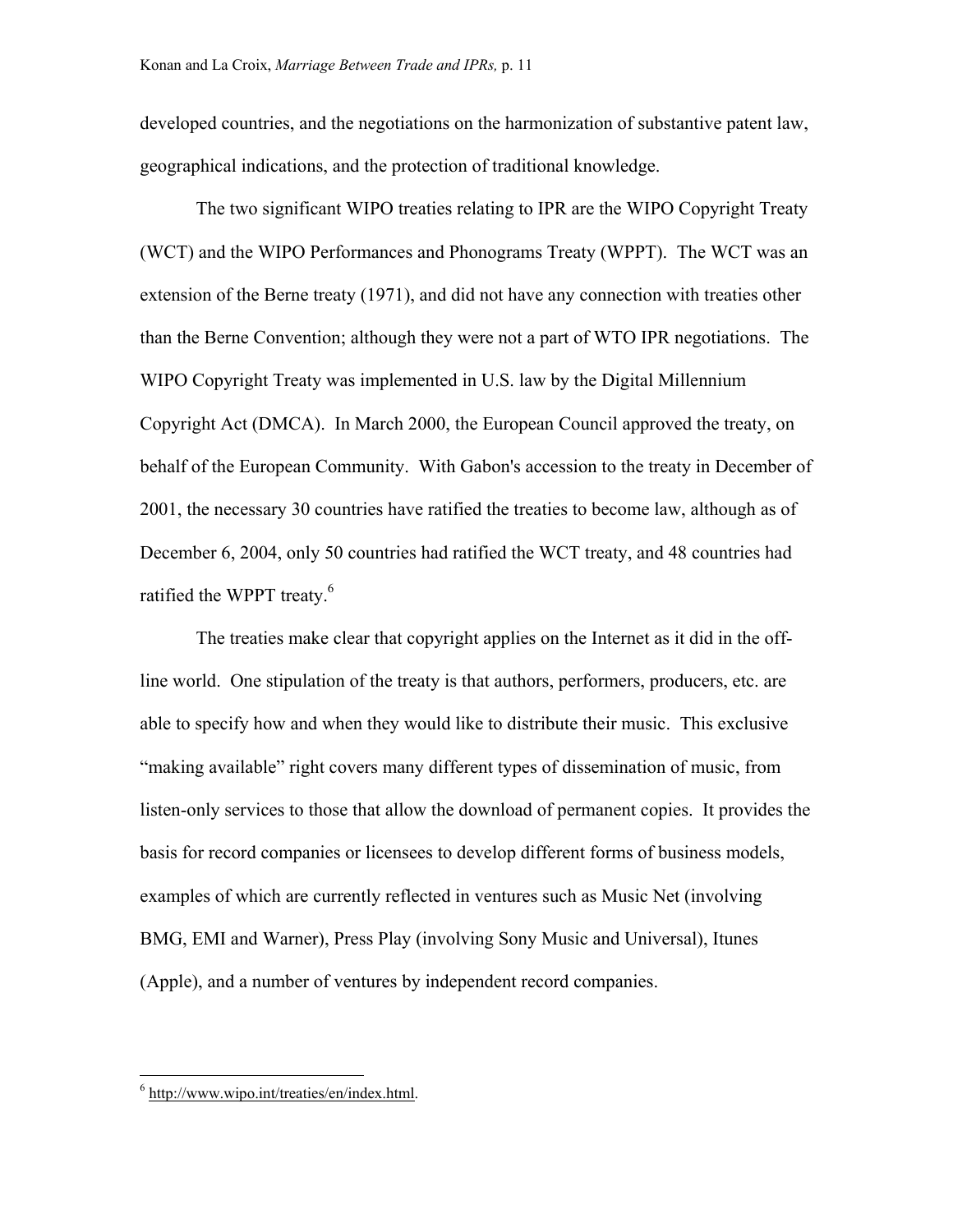The WIPO treaties also protect the technologies that enable new uses of copyrighted material. The treaties recognize that copyright holders need to use technical measures, such as encryption, passwords and scrambling, in order to manage the delivery of their works to consumers, as well as to protect them from piracy and unauthorized copying. Examples of technical measures include the use of copy control technologies and the use of rights management information to identify content and channel payments digitally to the appropriate copyright holders. The treaties also require governments to protect such measures from hacking and circumvention effectively, which should include outlawing the manufacture and distribution of a range of circumvention devices.<sup>[7](#page-12-0)</sup>

Along with the WCT and WPPT treaties, WIPO also helped make great strides towards the development of a global patent system and harmonization of patent law in September of 2001. Their efforts included the promoting the ratification of the Patent Law Treaty (PLT), which harmonized procedures for patent applications, promoting the reform of the Patent Cooperation Treaty (PCT) of 1970, and addressing negotiations on a Substantive Patent Law Treaty (SPLT). $8$  The Patent Agenda is meant to address the failure of the system to adequately respond to the international nature of business activities, the high costs of obtaining patents, the workload crisis in patent offices and time-consuming procedures.<sup>[9](#page-12-2)</sup>

Ironically, just one month later, on October  $18<sup>th</sup>$ , Canada decided to break drug manufacturer Bayer Ag's patent on Cipro over concerns of a "matter of availability" in

<u>.</u>

<span id="page-12-0"></span> $\frac{7 \text{ http://www.ifpi.org/site-content/press/20011206.html}}{2}$ .

<span id="page-12-1"></span><sup>&</sup>lt;sup>8</sup> h[ttp://www.iprsonline.org/unctadictsd/bellagio/docs/Correa\\_Bellagio2.pdf.](http://www.iprsonline.org/unctadictsd/bellagio/docs/Correa_Bellagio2.pdf)

<span id="page-12-2"></span><sup>&</sup>lt;sup>9</sup> See Memorandum of the Director General, Agenda for Development of the International Patent System, August 2001, WIPO A/36/14, Geneva, para. 17 – 28.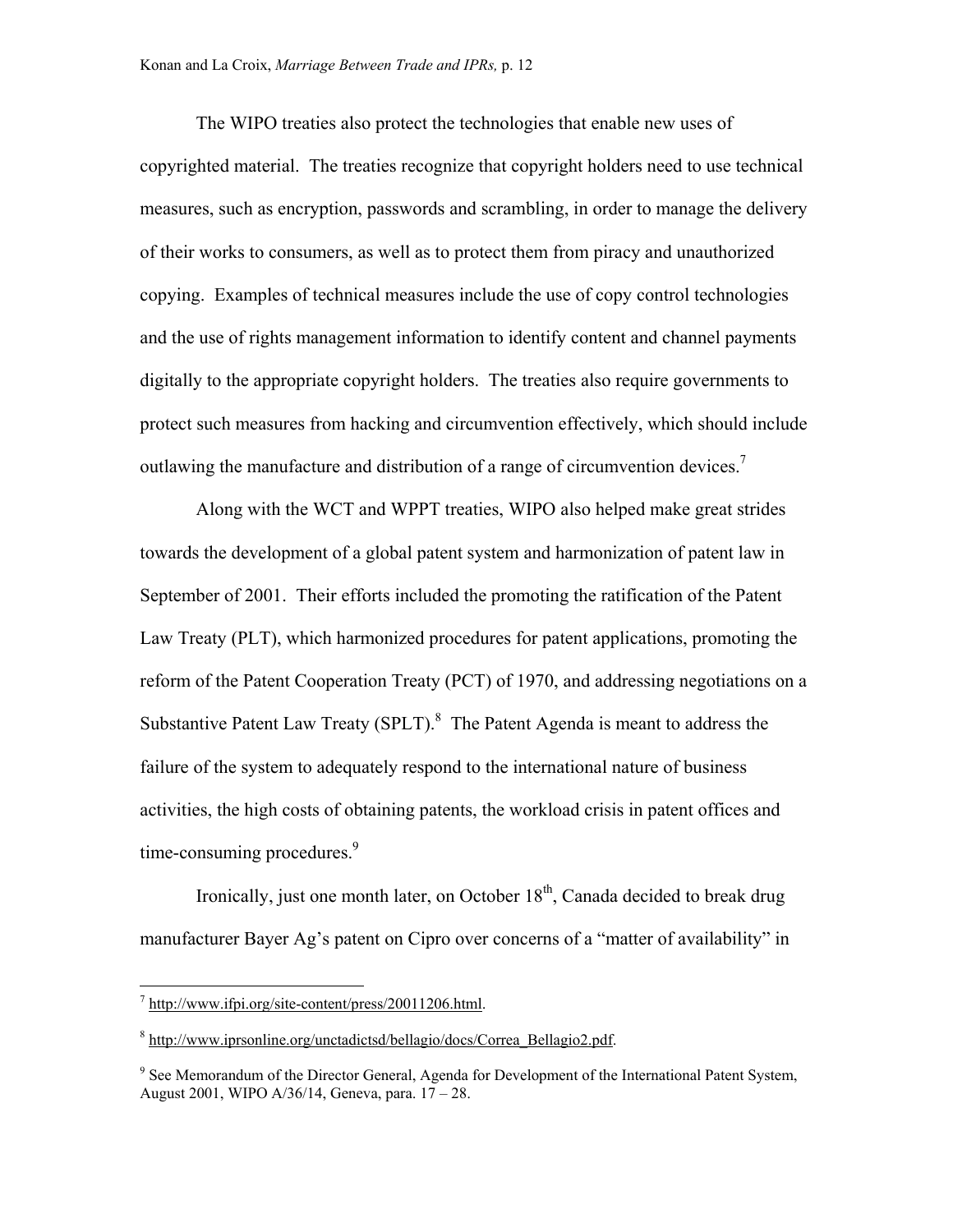the case of an anthrax outbreak. One week later, the United States reached a "beneficial" agreement with Bayer AG for supplies of Cipro; Bayer provided 100 million Cipro tabs for \$0.95 each, a little more than half the \$1.77 the government had reportedly been paying.[10](#page-13-0)

 The Doha Declaration on the TRIPS Agreement and the Public Health, adopted in November 2001, was one of the most important international developments in the area of IPR in WTO since the adoption of the Agreement in 1994. The Doha Declaration was important to developing countries in particular, as the public health consequences have been far reaching. The Declaration has indicated that in cases of conflict between IPR and public health, the former should not be an obstacle to the realization of the latter. This was primarily political in nature, and the economic tradeoff between greater patent protection (namely drugs) and social welfare was the focus of debate. In affirming that the TRIPS Agreement, "can and should be interpreted and implemented in a manner supportive of WTO Members' right to protect public health and, in particular, to promote access to medicines for all,"<sup>11</sup> paragraph 4 gives guidance to panels and the Appellate Body for the interpretation of the Agreement's provisions in cases involving public health issues.<sup>12</sup> This space for interpretation reduces the effect of bilateral pressures and the risk of potential disputes linked to the TRIPS and the implementation of national health policies. In addition to this, least developed countries are not required by the treaty to enforce patent rights on pharmaceuticals until January  $1<sup>st</sup>$  of 2016, and have until January

<span id="page-13-0"></span> $10$  [http://www.fool.com/news/2001/bayzf011025.htm.](http://www.fool.com/news/2001/bayzf011025.htm)

<span id="page-13-1"></span><sup>11</sup> http://www.wor[ldtradelaw.net/doha/tripshealth.pdf.](http://www.worldtradelaw.net/doha/tripshealth.pdf)

<span id="page-13-2"></span><sup>12</sup> [http://www.iprsonline.org/unctadictsd/bellagio/docs/Correa\\_Bellagio2.pdf](http://www.iprsonline.org/unctadictsd/bellagio/docs/Correa_Bellagio2.pdf).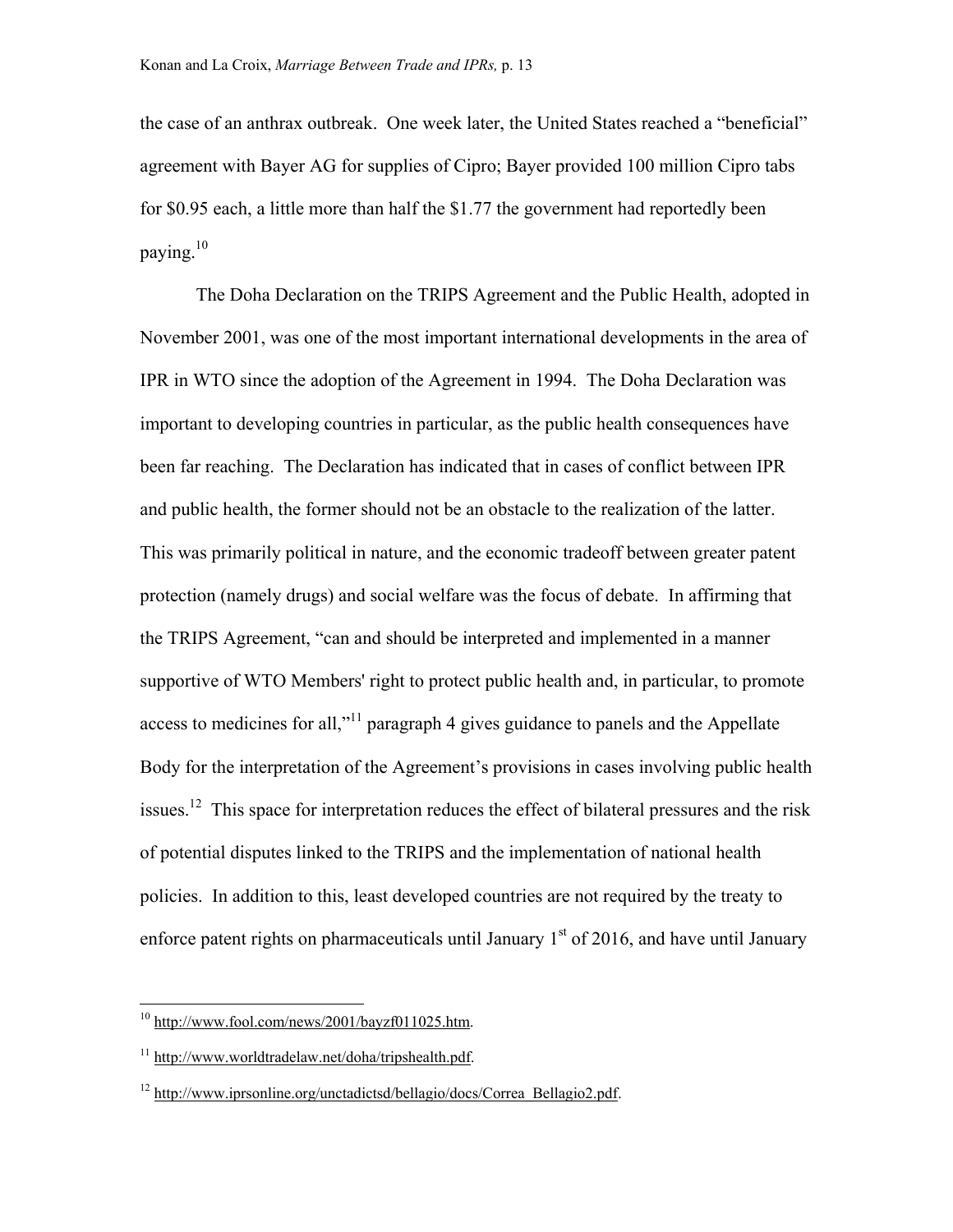1<sup>st</sup> of 2006 to apply the basic TRIPS Agreement's provisions. This decision allows developing countries to take necessary steps towards improving heath conditions in their respective territories without jeopardizing their economic development.<sup>13</sup>

Geographical indications have also been important in IPR over the last decade. Geographical indications are place names used to identify the origin and quality, reputation or other characteristics of products. Under the TRIPS Agreement, protection is defined in two articles: Articles  $22 \& 23$ . Article  $22$  covers all products, which defines a standard level of protection. This says geographical indications have to be protected in order to avoid misleading the public and to prevent unfair competition. Article 23 provides a higher or enhanced level of protection for geographical indications for wines and spirits. During the Doha round of trade negotiations, the two main concerns over geographical indications were a multilateral register for wines and spirits, and extending the higher (Article 23) level of protection beyond wines and spirits.<sup>14</sup> Disagreement on expansion of Article 23, however, became a thorny issue for many countries, and geographical indications talks have been linked with agricultural negotiations which makes it even more difficult to find a compromise. More recently, talks over geographical indications have been sidelined, although they will most likely be reintroduced with a new round of WTO negotiations in 2005.

Traditional Knowledge (TK) has become increasingly important in IPR protection as well, although there are no set international standards as of yet specifically protecting TK. TK is defined through WIPO as any tradition-based literary, artistic or scientific

<span id="page-14-0"></span> $13 \frac{\text{http://www.ciel.org/Publications/Doha IP.pdf}}{13}$ 

<span id="page-14-1"></span><sup>&</sup>lt;sup>14</sup> [http://www.wto.org/english/tratop\\_e/trips\\_e/gi\\_background\\_e.htm](http://www.wto.org/english/tratop_e/trips_e/gi_background_e.htm).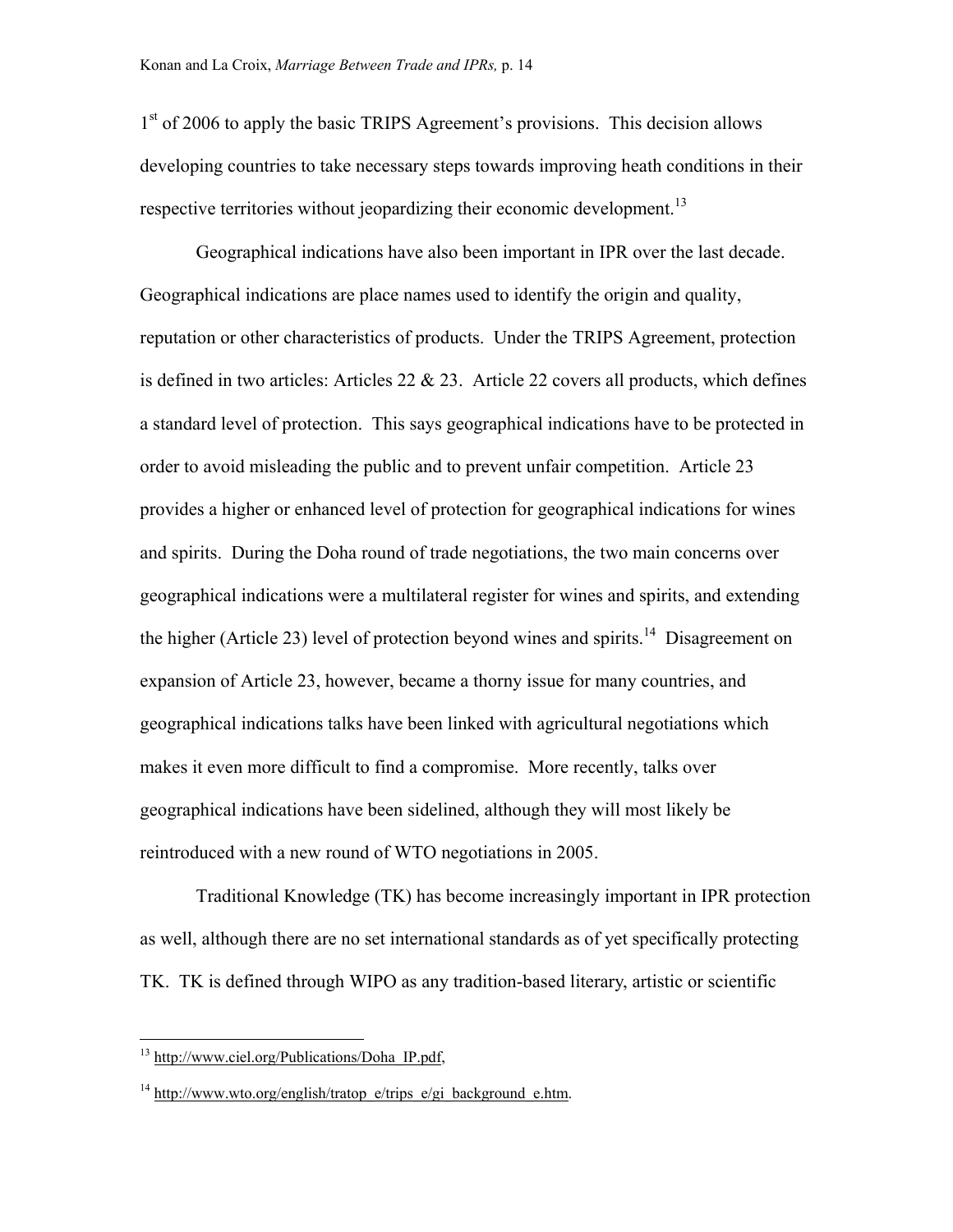work, such as performances, inventions, scientific discoveries, designs, etc.<sup>15</sup> The TRIPS agreement does not specifically deal with TK in the formal sense; instead, it grants monopoly rights by way of patents to inventions, whether products or processes, in all fields of technology only provided that they are new, involve an inventive step and are capable of industrial application. Because of this and from a lack of other agreements, TK has been forced to go through the "normal" means of IPR protection as discussed above, such as low-cost patents, trademarks, copyrights, and geographical indications. WIPO has presented a set of criteria, however, which could be an important first step towards recognition of TK in the IPR world: splitting up TK into two separate categories. The first category covers biodiversity and medicine, such as traditional agriculture or medical techniques. The second category covers the arts, such as music, designs, and expressions.

#### **IV. Does Patent Harmonization Increase Global Welfare?**

The economics literature is divided concerning the welfare implications of minimum IPR standards and IPR harmonization. Evanson and Westphal (1995) and Taylor (1998) concluded that a well functioning IPR law is a critical component of the institutional package required for economic development. Helpman (1993) used a dynamic two-country (North-South) model to show that stronger IPRs can reduce welfare in the South and reduce global R&D. Grossman and Lai (2003) develop a two-country (North-South) model that yields results similar to those generated by the 1995 TRIPS Agreement. We examine this model in more detail below.

#### **A. Grossman and Lai's Theoretical Results**

<span id="page-15-0"></span><sup>&</sup>lt;sup>15</sup> Intellectual Property Needs and Expectations of Traditional Knowledge Holders — WIPO Report on Fact-Finding Missions on Intellectual Property and Traditional Knowledge, *WIPO, April 2001, p. 25.*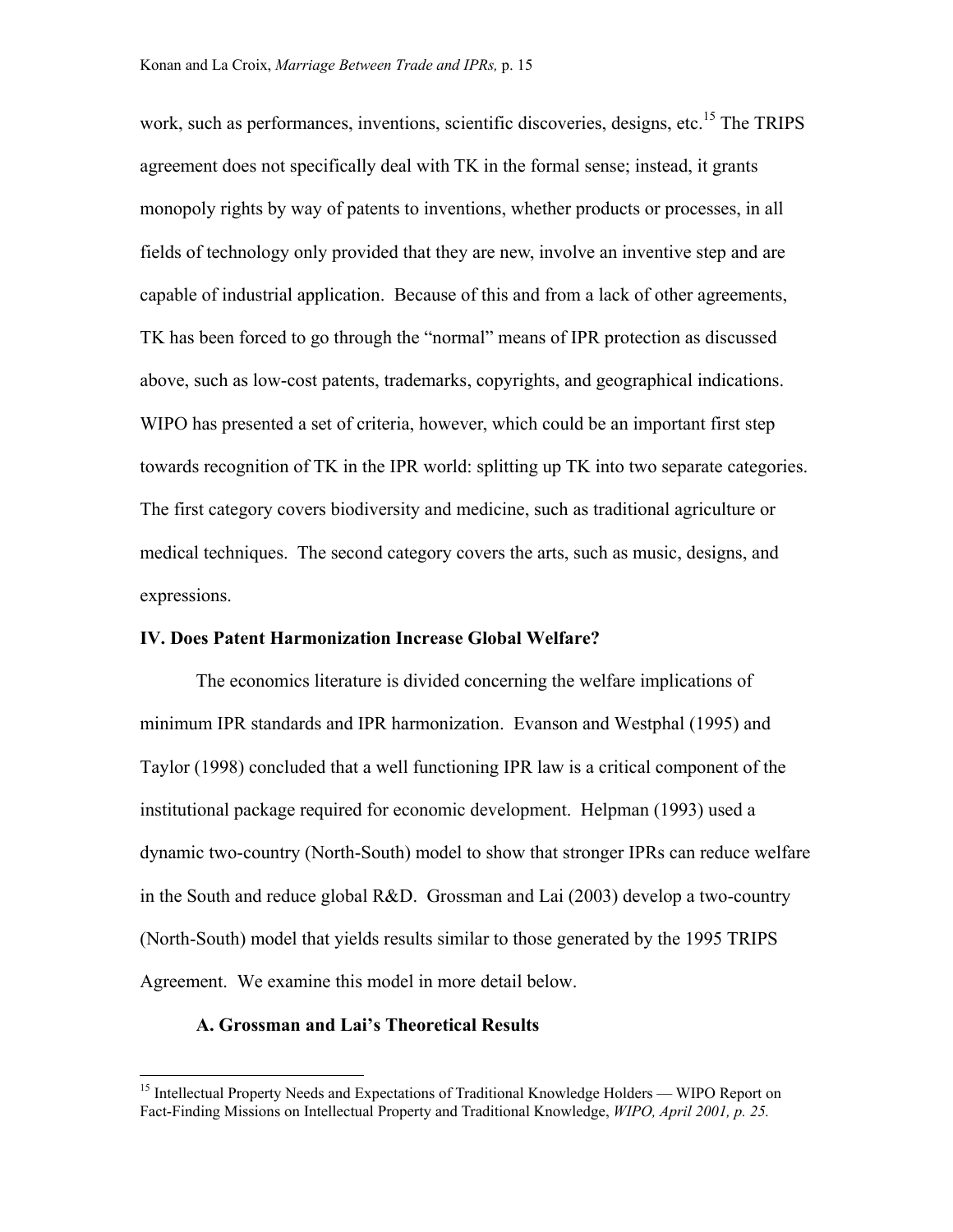Several authors (McCalman, 2002; Grossman and Lai, 2003) have investigated the choice of IPR standards by developing and developed countries in the absence of global cooperation on IPR but in the presence of global information, capital, and product flows. Grossman and Lai note (p. 2) that "[i]t is not obvious how a government ought to set its IPR policy if some of the benefits of its national innovation accrue to foreigners, if its constituents benefit from innovations that are encouraged and take place beyond its borders, and if domestic and foreign firms differ in their ability to innovate." They consider a world economy with two-countries (North-South) that differ with respect to market size and ability to innovate. Each country has two sectors, one producing a homogeneous good and a second producing a continuum of differentiated products. Designs for the differentiated products emerge from R&D conducted by individual firms; the designs can be imitated by other firms if the designs are not patent-protected. The optimal patent system is derived for each of the two countries for three cases: (1) each country is an autarchy; (2) the two countries trade and independently determine their patent systems; and (3) the two countries trade and agree to use the globally efficient patent system.

In the first case (*autarchy*), Grossman and Lai find results broadly similar to those of Nordhaus (1969): optimal patent protection increases as the useful life of the product increases and as the productivity of R&D expenditures increases; and falls as consumer discount rates increase. Market size has indeterminate effects on the strength of patent protection. In their base case, in which R&D is produced using a Cobb-Douglass production function, optimal patent protection is positively related to market size.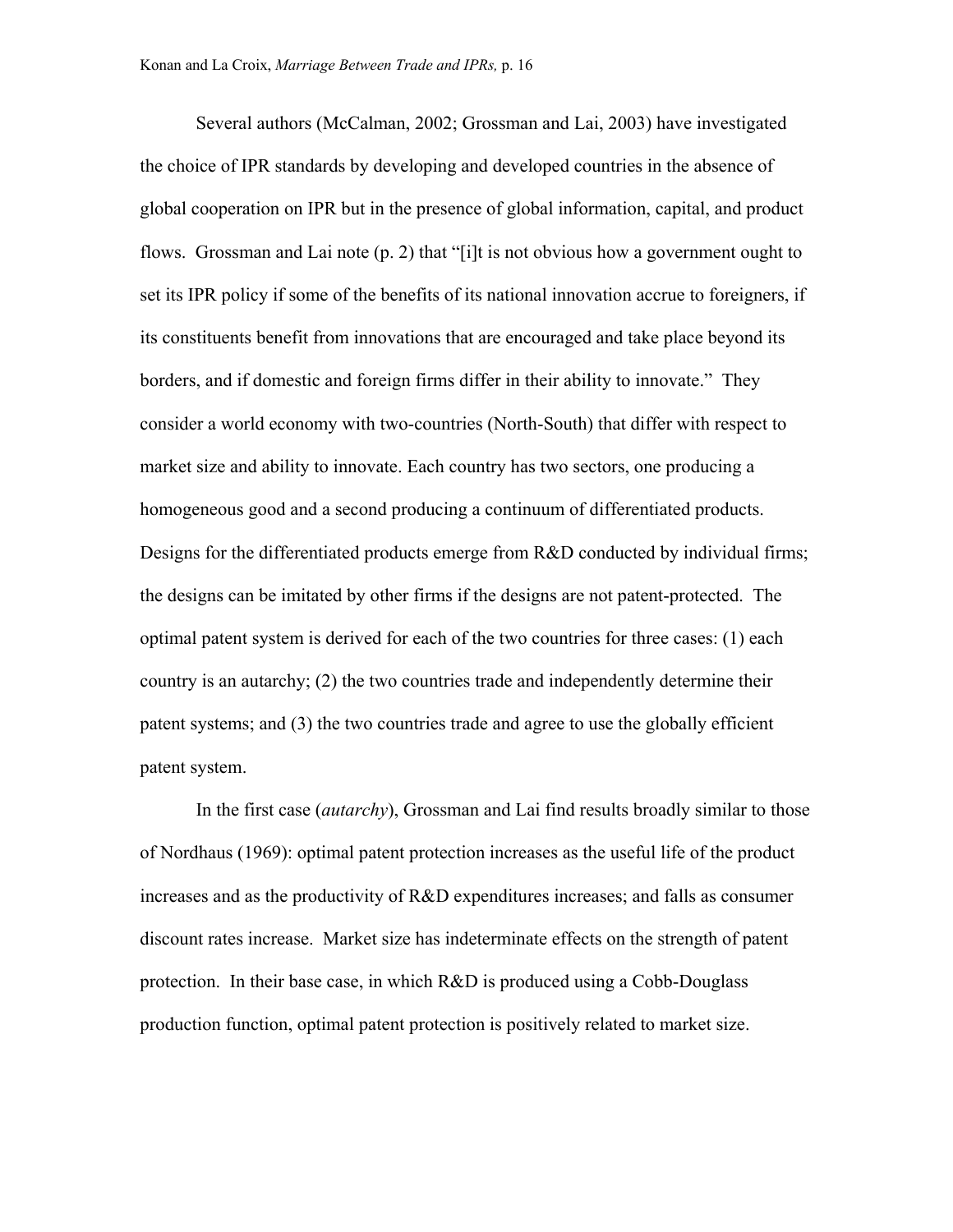In the second case (*trade in differentiated goods, national treatment, and no parallel imports*), the North adopts stronger patent protection than the South due to its higher human capital endowment and the higher productivity of labor in the North than the South; patent protection is, however, lower in both the North and the South than in the closed economy case.<sup>16</sup>

In the third case (*globally efficient patent protection which, by definition, maximizes the sum of North and South welfare*), Grossman and Lai show that the welfare of the North increases as Southern patent protection increases, while the welfare of the South increases as Northern patent protection weakens. They show that there is a range of joint patent policies that maximize world welfare but which have vastly different effects on the welfare of each country. Many (but not all) of the welfare-maximizing patent combinations require that the North pay a lump-sum to the South if Southern welfare is to be higher than in the second case discussed above.

Finally, efficient patent harmonization (*identical patent policies which maximize the sum of North and South welfare*) produces an increase in patent protection in both countries as well a gain in welfare in the North. The South requires a lump-sum payment from the North in order to offset the negative effects on Southern welfare generated by the increased flow of royalty payments to the North.

#### **B. The 1994 WTO Agreement: Trading IPRs for Clothing?**

<u>.</u>

Grossman and Lai's theoretical results concerning the implications of IPR harmonization and strengthening parallels the conventional wisdom on the political economy of the TRIPS Agreement: TRIPS imposed losses on developing countries due to the premature strengthening of their IPRs but were more than compensated for their

<span id="page-17-0"></span><sup>&</sup>lt;sup>16</sup> Adding additional countries into the model reduces optimal patent protection for a small country to zero.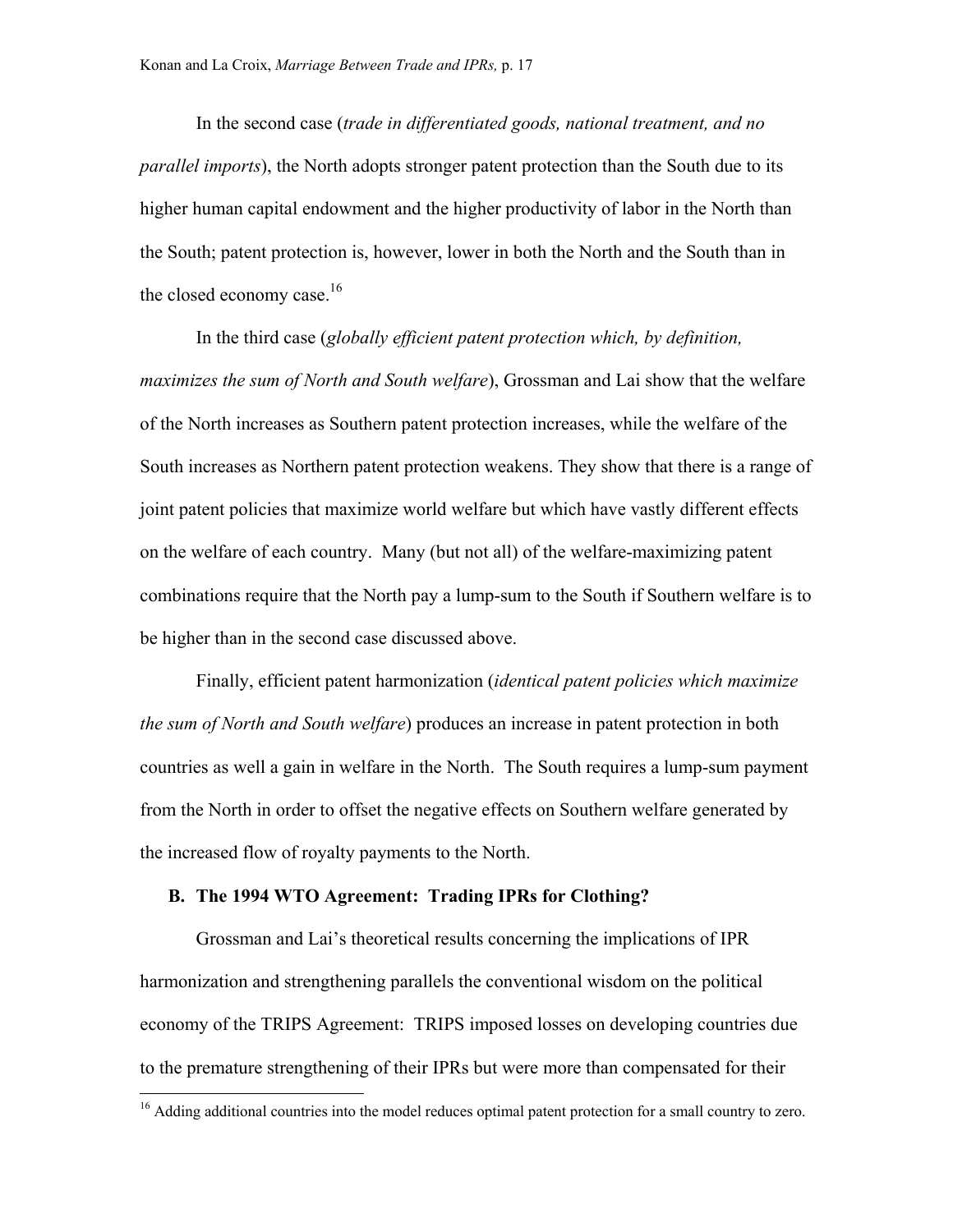losses by the provisions in the WTO Agreement providing for the dismantling of the MultiFibre Agreement beginning in 2005 (Harrison, Tarr, and Rutherford). Could the dismantling of the MFA provide the lump sum compensation necessary for developing countries to gain from the TRIPS Agreement?

The MultiFibre Agreeement (MFA)—a part of the 1974 GATT Agreement established quotas on the export from developing to developed countries of textiles and clothing made from cotton, wool, and synthetic fibre. Quotas to developing countries were not allocated on the basis of cost but rather population, income, and resource availability. Economists generally consider MFA to be protectionist legislation designed to protect two labor-intensive industries—clothing and textiles—in which the developed countries no longer have a comparative advantage. The 1994 WTO Agreement contained provisions phasing out all textile and clothing quotas by January 1, 2005. In the interim, the MFA was replaced by the Agreement on Textiles and Clothing (ATC) in which developed countries have agreed to phase out textile and clothing quotas according to the following schedule:

- 16 percent of products imported in 1990 integrated on January 1, 1995;
- 17 percent of products imported in 1990 integrated on January 1, 1998;
- 18 percent of products imported in 1990 integrated on January 1, 2002;
- 49 percent of products imported in 1990 integrated on December 31, 2004.

The WTO's Textile Monitoring Body (TMB) found that developed countries had lagged behind on their obligations, with the amount of restrained trade left to be integrated by the EU and the US by December 31, 2004 at 80 and 68 per cent, respectively. The ATC also provided a special safeguard mechanism that triggers when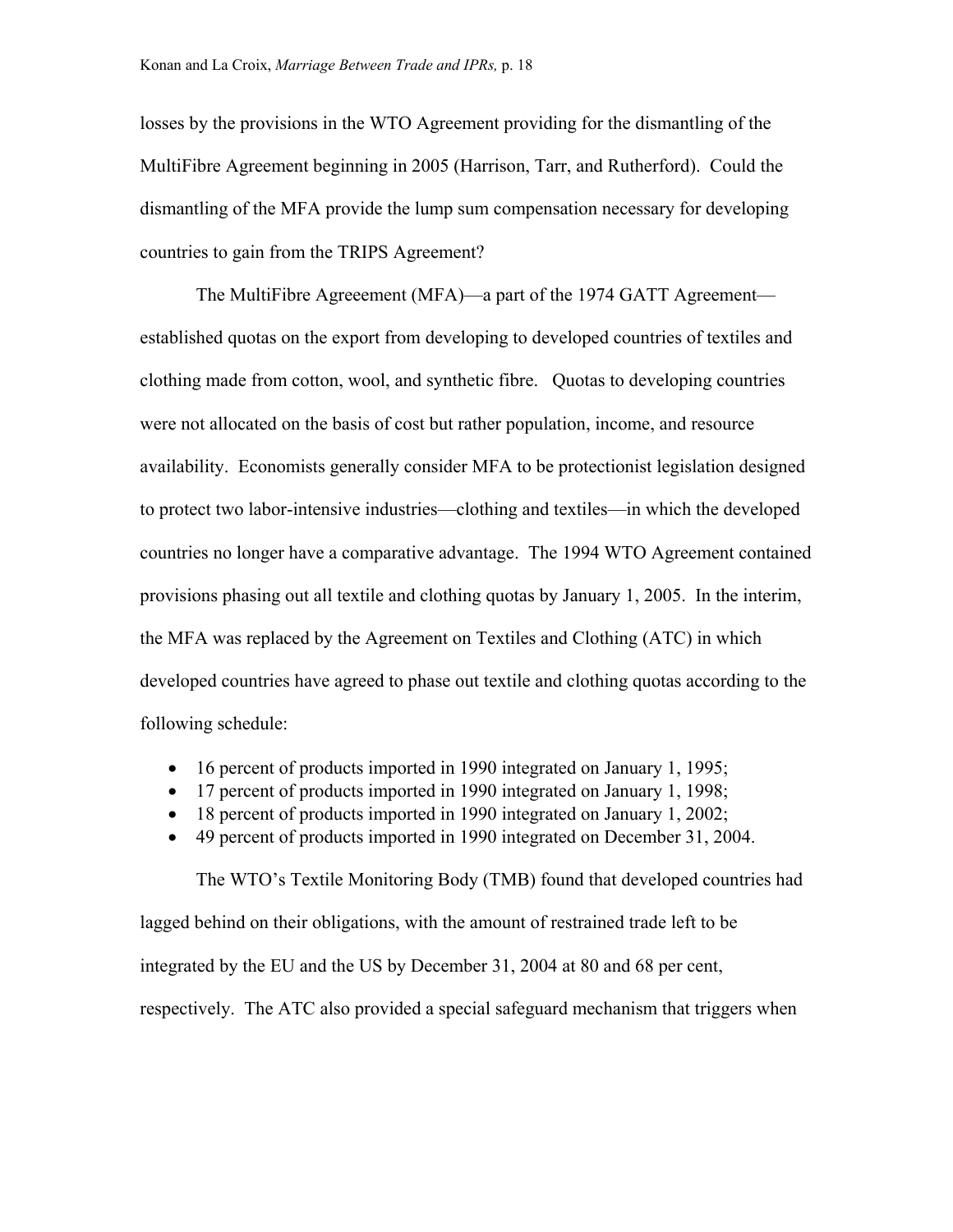an overall increase in covered product imports is found to be causing serious damage to the home country's textile or clothing industry.<sup>17</sup>

Neither the WTO negotiators, who ostensibly added the MFA phaseout and the TRIPS phase-in to the 1994 WTO deal to complete the negotiations, nor the economists who subsequently analyzed the deal nor the representatives from the developing countries with MFA quotas gave much thought as to how the MFA phase-out would affect the developing countries. The simple analysis—that quotas restrain a country's trade—was applied to rationalize the argument that individual developing countries would gain from the removal of quotas. Konan, La Croix, Roumasset, and Heinrich (1995), Harrison, Tarr, and Rutherford (1997), and several others made such arguments in the 3-4 years after the WTO was concluded. Unfortunately, the economists analyzing this issue all failed to address three important factors: (1) rapid productivity improvements and growth in India's economy after 1996; (2) China's admission to the World Trade Organization and its strong economic growth over the 1995-2005 period; (3) and the assignment of quotas to developing countries who would not be the least-cost producers of clothing and textile products in 2005.

The 1 January 2005 termination of textile-clothing quotas is likely to generate very uneven effects across developing countries, as low-cost developing countries are expected to increase production dramatically, while high-cost developing countries will experience a closure of some or all clothing-textile manufacturing plants. A report issued by the U.S. International Trade Commission (2004) concluded that there will be

<span id="page-19-0"></span><sup>&</sup>lt;sup>17</sup> Anti-dumping measures and more restrictive rules of origin are being used to replace the quotas in the United States. Developing countries expected to lose productive capacity in this area are asking the U.S. Congress to enact preferential tariff rates to allow them to retain some export business.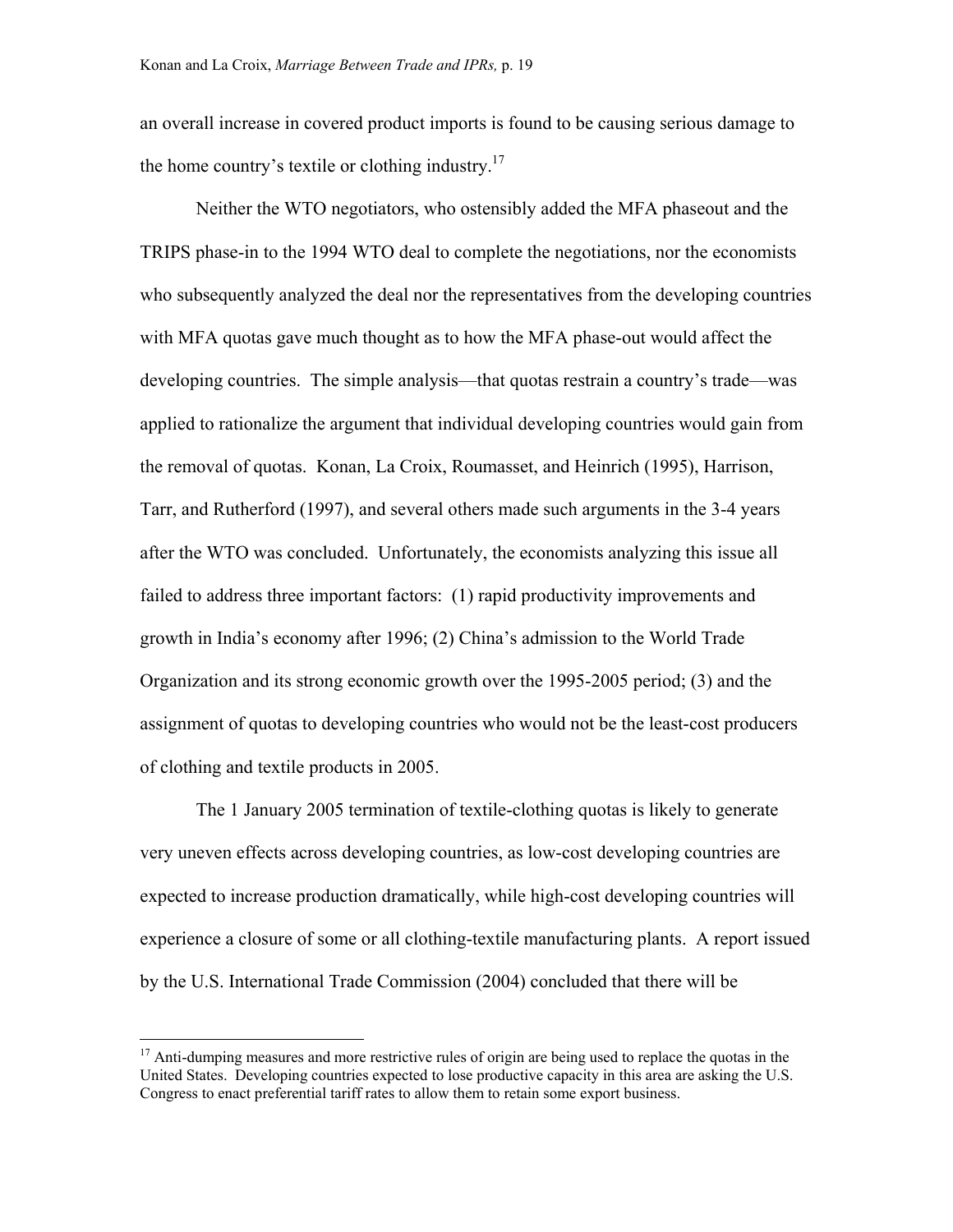increased sourcing of textiles from East and South Asia and less sourcing from ASEAN countries, the Andean countries, Sub-Saharan African countries, some Caribbean countries, and Mexico. $18$ 

The switch of textile-clothing production from high-cost developing countries to low-cost developing countries and from textile-clothing production in high-cost developed countries to low-cost developing countries clearly improves world efficiency by reducing overall resources spent on textile-clothing production and by lowering the price of textiles-clothing in developed countries. But as compensation to developing countries for large losses due to higher streams of net royalty payments under the TRIPS agreement, the MFA phaseout leaves much to be desired. A handful of developing countries—China, India, and Pakistan—will gain handsomely from the MFA phase-out; a few others—perhaps Vietnam, perhaps Indonesia—will retain some textile-clothing export business; and the vast majority of developing countries will see clothing-textile exports totally disappear.

The stark reality is that for all but three developing countries (albeit with 40-45% of the world's population), the MFA phase-out delivers moderate to large losses to the 35 other developing countries with MFA quotas in  $1995$ <sup>19</sup> Coupled with TRIPS, the MFA phase-out represents a large transfer of wealth from 356 developing countries to 3 developing countries and the developed countries. In sum, Pareto optimality fails big time.

<span id="page-20-0"></span> $18$  The large number of developing countries losing from the elimination of the MFA-ATC quotas may help to explain why the quota phase-outs were delayed until 2005: to provide the losing developing countries with an additional ten years of benefits prior to the phase-out.<br><sup>19</sup> Bangladesh, Brazil, Columbia, Costa Rica, Czech Republic, Dominican Republic, Egypt, El Salvador,

<span id="page-20-1"></span>Fiji, Guatemala, Honduras, Hong Kong, Hungary, Indonesia, Jamaica, Kenya, South Korea, Macao, Malaysia, Mexico, Oman, Panama, Peru, Philippines, Poland, Romania, Singapore, Slovakia, Slovenia, Sri Lanka, Thailand, Turkey, and Uruguay.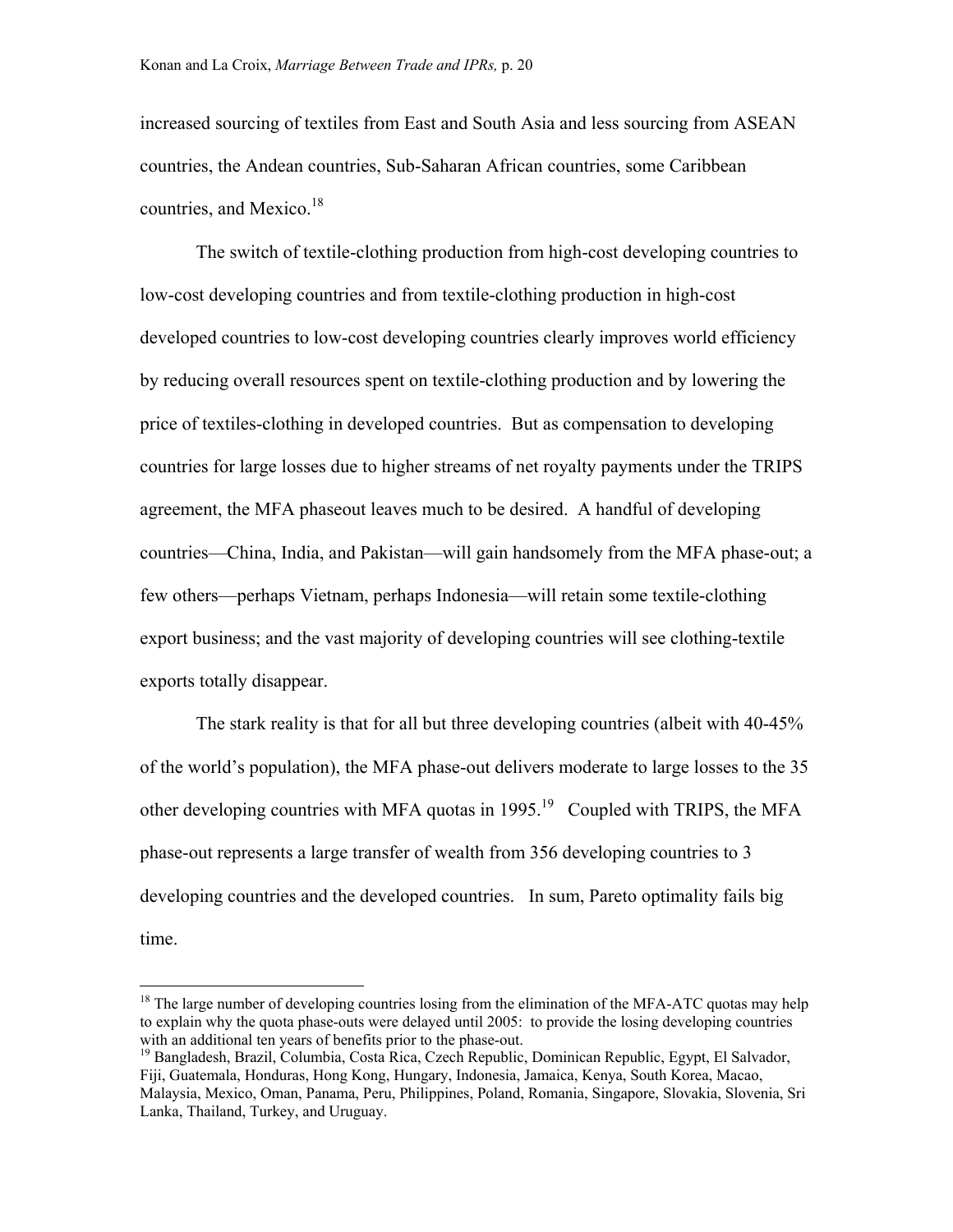Finally, and most importantly, should the WTO be in the business of forcing developing countries to adopt welfare-reducing IPR institutions in exchange for the welfare-increasing dismantling of non-tariff trade barriers in textiles? Probably not, unless it can be shown that the distortions only persist for a limited period of time.

### **C. Empirical Effects of IPRs on Trade, Investment and Technology Transfer**

Inherent in the inclusion of intellectual property (IP) protection under the scope of the World Trade Organization is the notion that the protection of patents, trademarks and copyrights is somehow 'trade-related'. Exports embody technology and serve as a means of transferring knowledge to foreign markets. Treatment of knowledge in recipient countries thus intuitively should be linked to trade flows. Protection of intellectual property is also clearly a factor in a firm's decision to transfer technology more directly to those markets through establishments of foreign subsidiaries, franchises, or license arrangements. The second-best nature of IP protection, renders the drawing of theoretical conclusions on just how international flows might be impacted by harmonization of standards quite indeterminate.

Very simply, intellectual property protection grants market power to the owner of the invention or creation. The stronger is the protection and the enforcement of the property right, the great is a firm's monopoly power. Thus, firms may decide to restrict sales in markets where IPRs are strongly protected to extract monopoly rents – a market power effect. That is, the market structure may be less competitive in markets in which foreign imitators are not present, and this might dampen exports as the firm seeks higher cost markups. At the same time, the firm will incur a lower cost of protecting IP in markets with strong protection – an efficiency effect which would expand sales in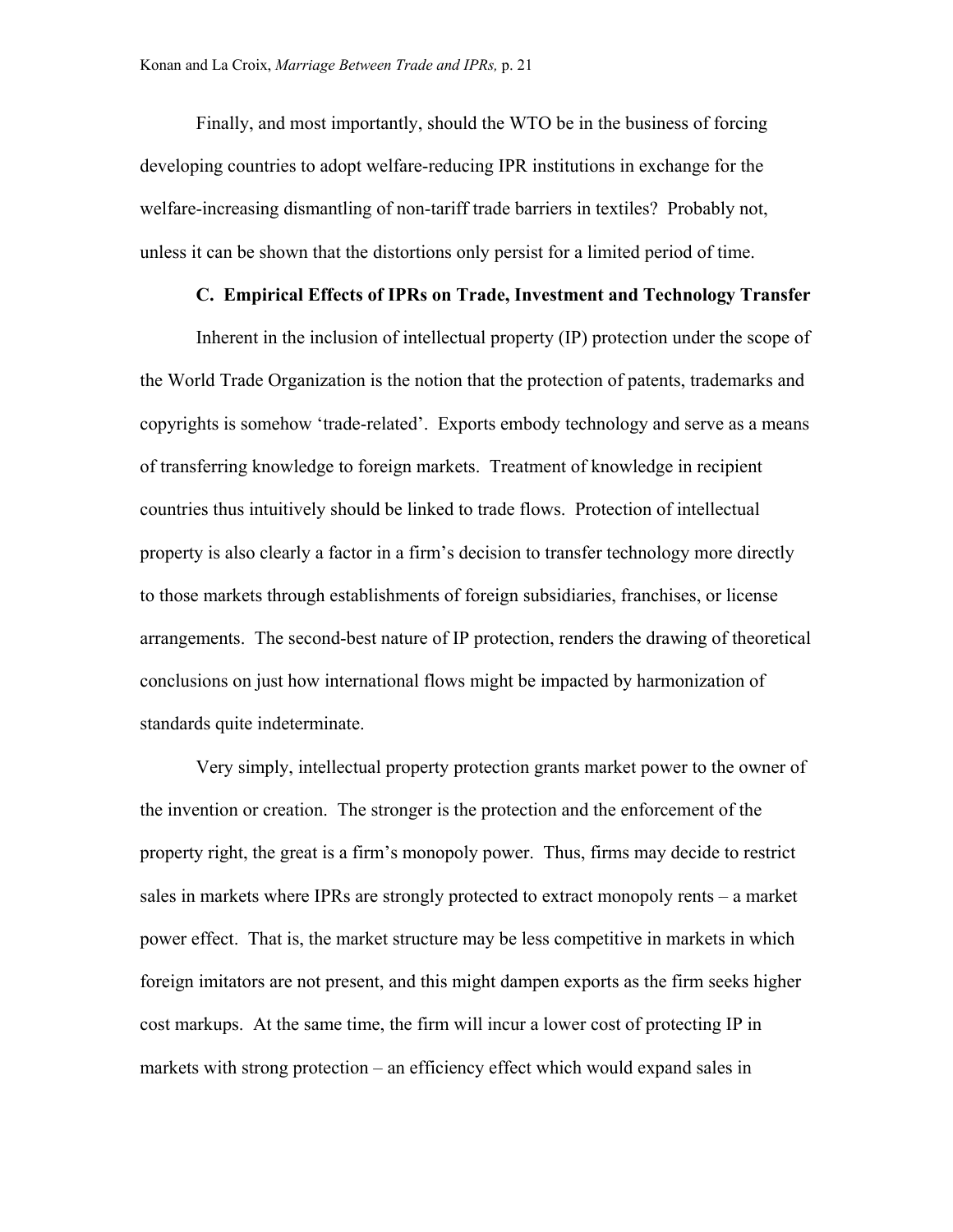countries that strengthen IP protection. Thus, a classical ambiguity exists between the level of IP protection in foreign markets and the propensity of knowledge-intensive firms to sell to those markets.

The relationships become more complex when alternative modes of delivery are considered. A firm may serve a foreign market at arm's length with exports, by a local subsidiary with foreign direct investment, or by franchising or licensing relationships with a local partner. Each decision is influenced by the nature of the industry, the mechanisms for the transfer of technology, the IP regime in place, and the methods by which imitation might be conducted. A weak IP regime increases the probability of imitation which dissuades foreign investors. However, stronger IP protection tends to shift the mode of entry from direct investment through multinational enterprises toward licensing. Thus the impact of strengthened IP protection on exports, foreign investment, and licenses are interrelated and complex.

IPR regimes have strengthened dramatically since 1990. The Park-Ginarte Index of patent rights (with 0 the lowest and 5 the highest) registered just 2.06 in 1960. Developed countries registered 2.5 and developing countries 1.5 in 1960. Despite large increases in world income between 1960 and 1990, the Park-Ginarte Index increased only to 2.46 in 1990. The increase to 3.07 in 2000 reflects a variety of factors, including bilateral pressure from the United States and the European Union, TRIPS, and rising incomes. The gap between developing and developed countries barely changed, with less than 5 percent of the gap closed over the index's 40-year coverage.

Fortunately, a series of empirical studies have emerged in recent years to clarify the relationships involved. A pioneering effort was that of Maskus and Konan (1994)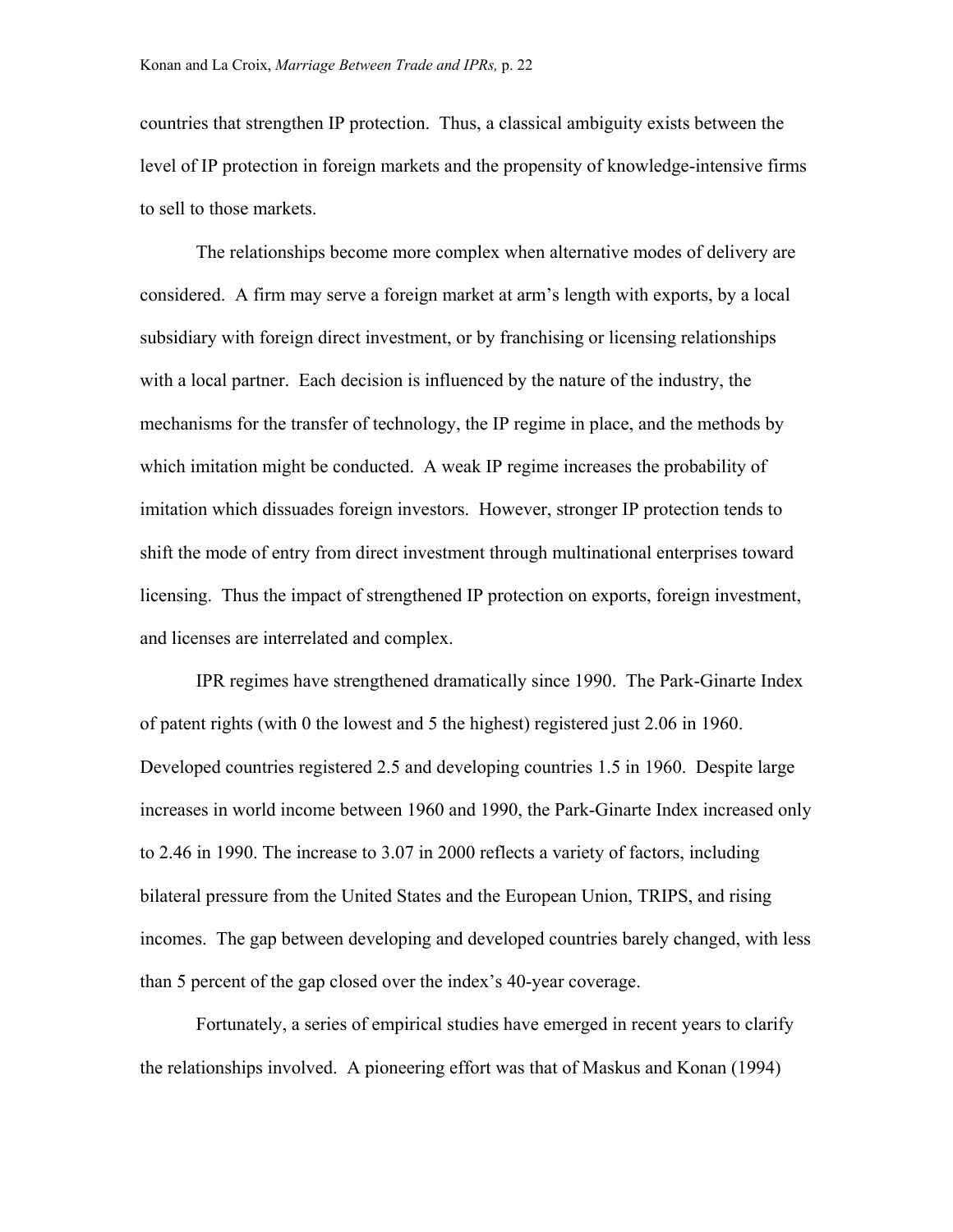who found that strong IP protection tends to increase bilateral imports and foreign investment over values predicted for countries by gravity equations. Maskus and Penubarti (1995) refined the analysis by using the Helpman and Krugman monopolistic competition model of trade to predict trade flows in the presence of IP protection and other instrumental variables. They provided strong evidence that stronger IP protection has a positive impact on bilateral manufacturing imports. The impact of IP protection was found to be greater the larger was a country's market. Thus the strengthening of IP protection appears to enhance the volume of imports to that market.

Lee and Mansfield (1996) used U.S. firm survey data to show that the strength of a country's IP protection is positively correlated with the aggregate volume of U.S. FDI inflows to that country. Using a gravity equation approach, Smith (2001) considered how IP protection influences a wider range of modes to supply foreign markets. The stronger was IP protection within a country, the greater the propensity of U.S. firms to export to that market. Additionally, with strong foreign IP protection, U.S. firms are relatively more likely to use foreign affiliates and license arrangements rather than export sales. Thus, overall international linkages are strengthened with IP protection, and the distribution of the delivery decision tends to favor local distribution. Yang and Maskus (2001) also find that licensing is more likely to take place the stronger is IP protection.

A survey of U.S. manufacturing firms by Mansfield (1994, 1995) provides evidence that the importance of IPRs differs across sectors, even those that might be identified as 'technology intensive.' Respondents were far less concerned about IP protection on investment decisions regarding sales and distribution outlets. IP protection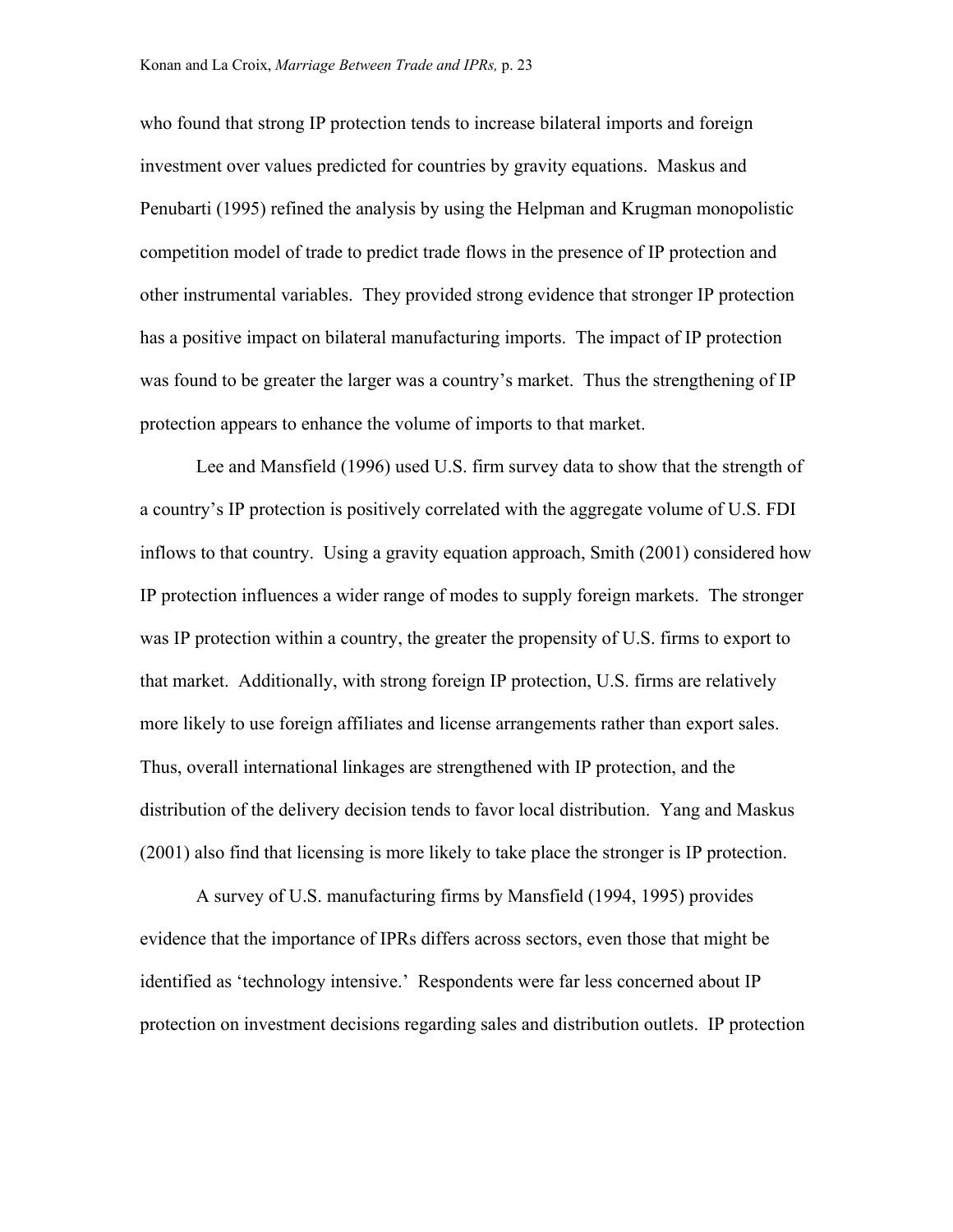was viewed as far more important for investments in manufacturing and production, most especially when technology transfers are involved.

Using an original firm-level survey as well as country characteristic data for transition economies, Javorcik (2004) considers empirically how IP protection impacts the volume as well as the distribution of FDI. She finds that strong IP protection is positively correlated with inward foreign investment in sectors that have been identified as 'technology-intensive.' Additionally, the stronger is IP protection, the more likely are high-technology firms to engage in foreign manufacturing investments rather than merely distribution sales.

Would developing countries lose by adopting stronger IPRs? Using a sample of countries with GDPs below the median GDP and an index of average patent protection between 1960 and 1990, Ginarte and Park (1997) found that stronger patent rights had no effect on growth. Maskus (2001) argues that stronger IPRs tend to stimulate economic growth in developing countries which are open to trade and foreign investment. We note, however, that the indirect link between IPRs, foreign investment, and growth is tenuous, as the empirical literature on economic growth literature finds little connection between FDI and growth despite extensive theoretical results pointing to a possible connection (Carcovic and Levine, 2002). A similar critique applies to the link between growth and trade, which has been hotly debated recently (Frankel, 1999).

#### **V. Global Copyright: Finally, In Crisis?**

Robert Merges (2000) has noted that copyright law is constantly in crisis. The advent of the copier in the 1960s and the VCR in the early 1980s both brought forth protests from copyright industries and from academics that the "sky is falling" and the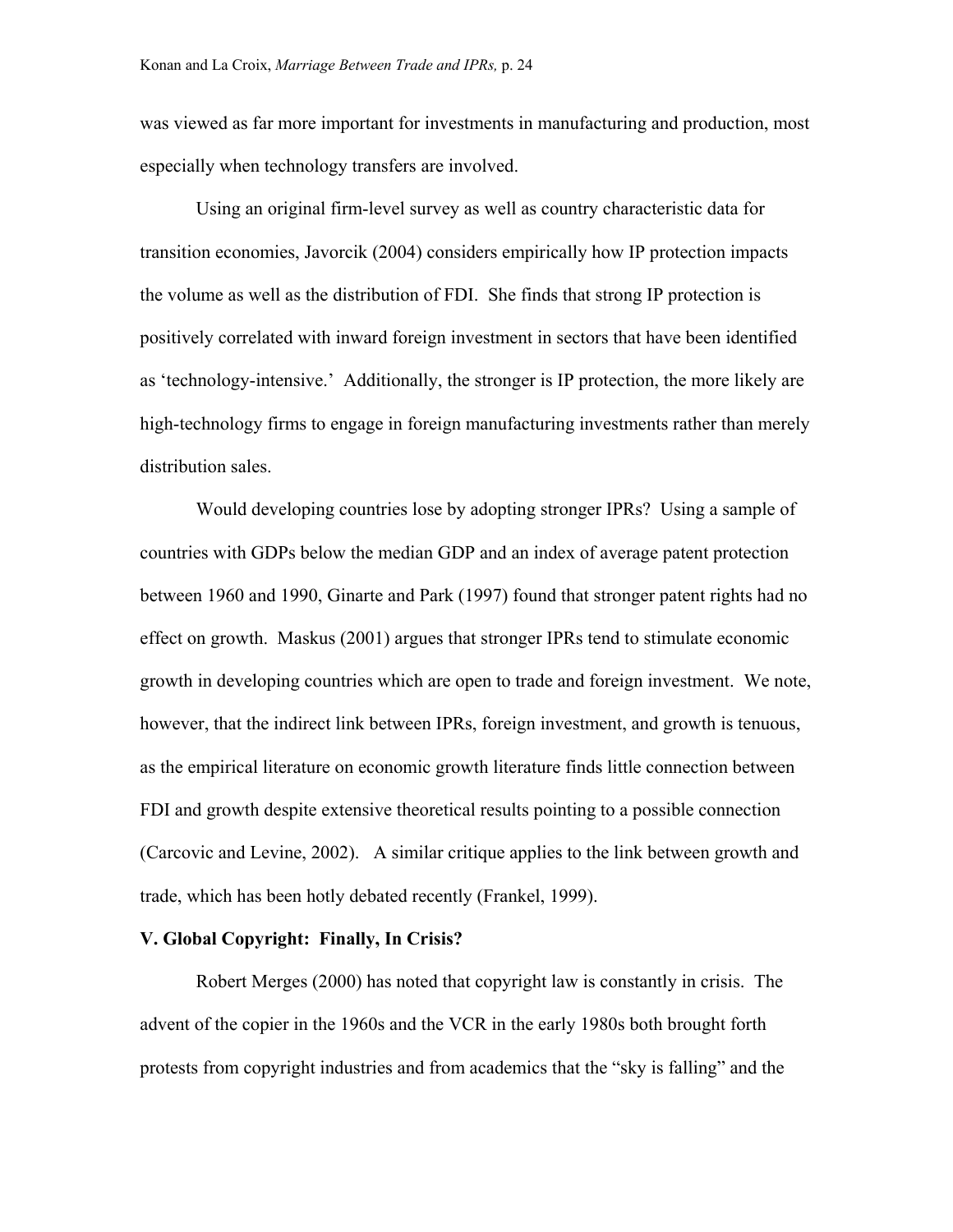publishing and movie industries would soon fail to be profitable. To the contrary, fair use copying has become the norm, and the VCR spawned a large after-market for films both in the United States and overseas.

Today's claim is more ominous: the combination of digitization and the internet has dramatically reduced the costs to consumers of copying copyrighted material and this combination has dramatically increased rates of consumer piracy. The speed with which a group of countries moved to ameliorate this problem is amazing. The World Copyright Treaty (WCT) was signed by over 40 countries in December 1996, just 2-3 years after widespread use of the worldwide web began. On the hand, most developing countries and some developing countries have not signed the WCT.

The Digital Millennium Copyright Act (DMCA) was passed to ensure the protection of copyright works in the digital world by fortifying the technological blocks on access and copying of those works within a legal framework. It was signed into law on October 28, 1998 as part of the U.S. implementations of the World Intellectual Property Organization (WIPO) Copyright Treaty and Performances and Phonograms Treaty,adopted by several countries around the world two years earlier. The DMCA implemented these recommendations and added more of its own, which gave copyright owners broader protection than what was provided for in the two WIPO treaties.<sup>[20](#page-25-0)</sup> The DMCA contains four main provisions:

- 1. a prohibition on circumventing access controls  $[1201(a)]$ ;
- 2. an access control circumvention device ban [1201 (a)];
- 3. a copyright protection circumvention device ban [1201(b)]; and,
- 4. a prohibition on the removal of copyright management information (CMI)  $[1202(b)]^{21}$  $[1202(b)]^{21}$  $[1202(b)]^{21}$

<span id="page-25-0"></span> $^{20}$  [http://www.chillingeffects.org/anticircumvention/faq.cgi#QID123.](http://www.chillingeffects.org/anticircumvention/faq.cgi)

<span id="page-25-1"></span><sup>&</sup>lt;sup>21</sup> http://thomas.loc.gov/cgi-bin/cpquery/0?&&db\_id=cp105&&r\_n=hr796.105&&sel=DOC&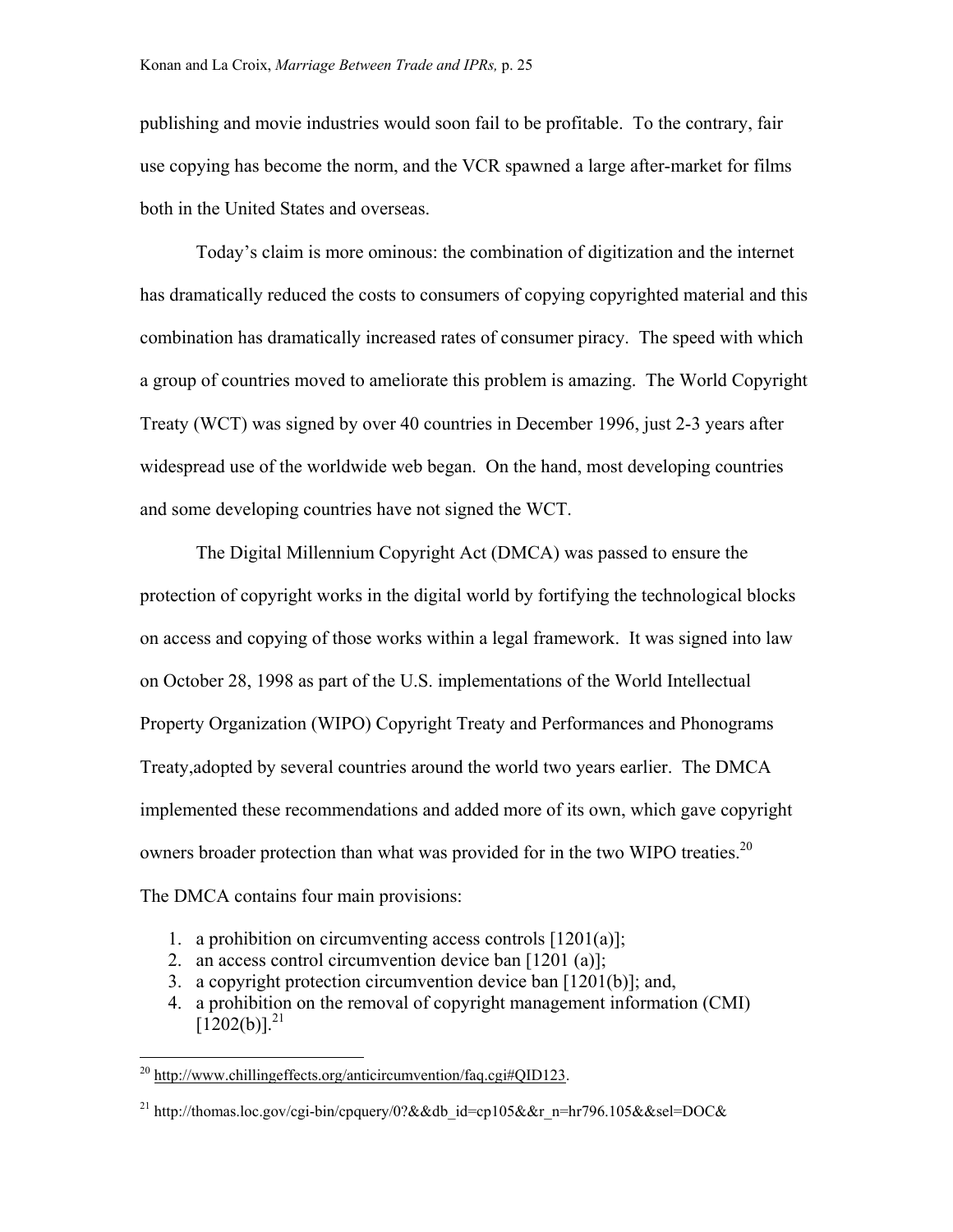<span id="page-26-0"></span>The first provision of the DMCA prohibits defeating the access control measure that protects or limits access to digital information. Defeating the access control measure, or "circumventing a technological measure," means to descramble a scrambled work, to decrypt an encrypted work, or otherwise to avoid, bypass, remove, deactivate, or impair a technological measure without the authority of the copyright owner. The second provision bans trafficking in devices that circumvent access controls. A good example of this is from the Scandinavian teenager who found the hole in the DVD code and posted how to break the encryption on the Internet. The third provision bans trafficking in technology that circumvents technological measures that limit the ability to reproduce a copyrighted work. An example of this kind of technological protection is an encoding technique that prevents a music CD from being played and therefore copied on a computer. The fourth provision bans the alteration of copyright management information or providing false copyright management information. Copyright management information is information conveyed in connection with a copyrighted work for the purposes of identifying its origin; such information could include the title, author, name of the copyright owner, terms and conditions for use of the work, and identifying numbers or symbols referring to the above information.<sup>[22](#page-26-0)</sup>

<sup>&</sup>lt;sup>22</sup> [http://depts.washington.edu/uwcopy/Copyright\\_Law/DMCA/Provisions.php](http://depts.washington.edu/uwcopy/Copyright_Law/DMCA/Provisions.php). The first three provisions are distinguishable from the fourth, in that the first two provisions focus on technological protection systems that provide access control to the copyright owner, while the third provision prohibits circumvention of technological protections against unauthorized duplication and other potentially copyright infringing activities. Another DMCA provision of DMCA is designed to protect internet service providers (ISPs), allowing ISPs to escape liability for the actions of its users so long as they did not know or have reason to know that their users were violating a copyright holder's rights. The DMCA allows for both civil remedies and criminal penalties for violations under the anti-circumvention provisions. The civil and criminal penalties in the DMCA are well defined, in sharp comparison to the WIPO treaties, with their relatively lax and subjective penalty clauses. In the United States, if the violations of the DMCA are determined to be willful and for commercial purposes or private financial gain, the court can order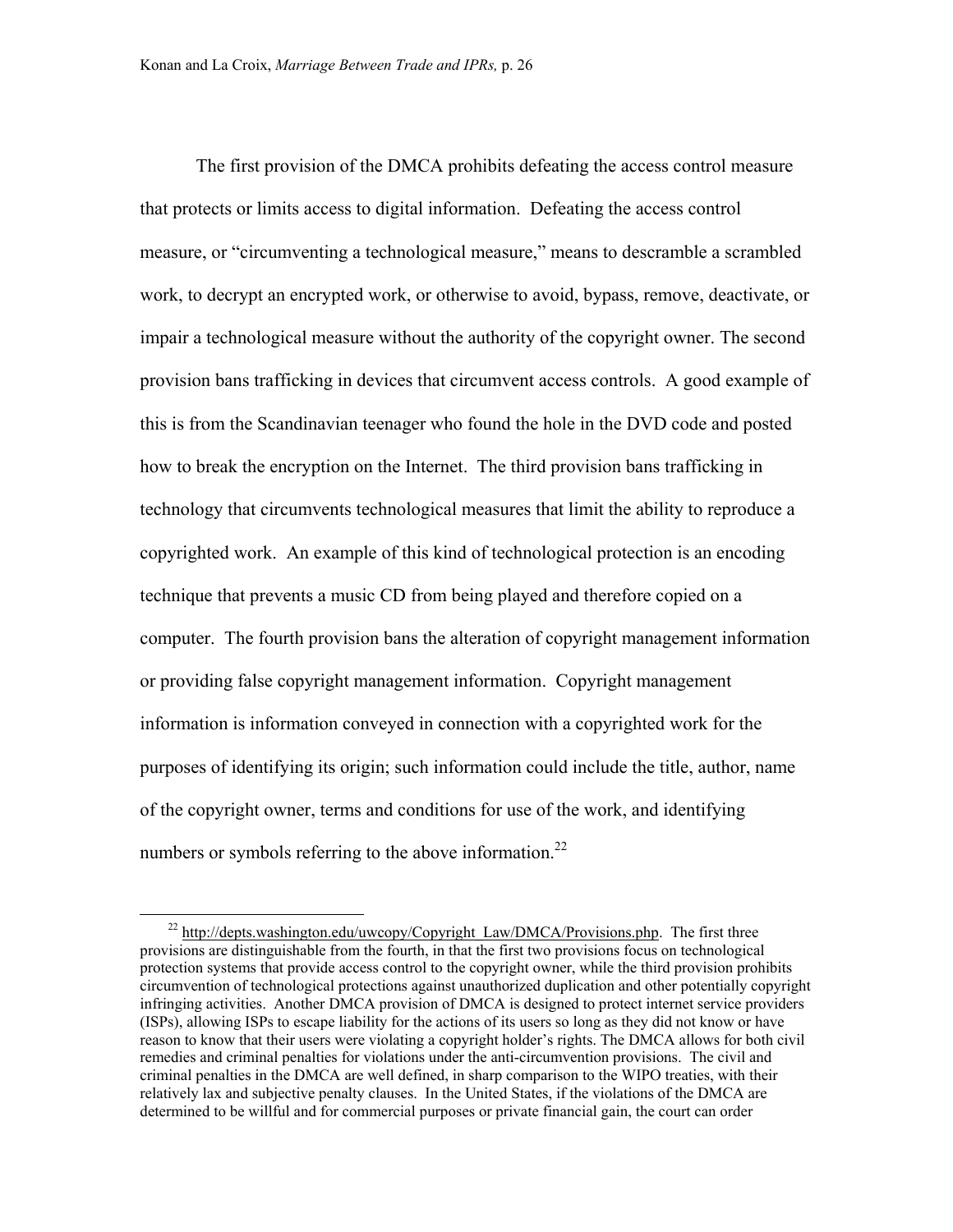The European Union has passed similar but slightly different legislation.<sup>23</sup> Most countries have, however, not passed similar legislation and therein lies the root of the problem. These countries can become centers of piracy for individuals in other countries wishing to download copyrighted works. Off-shore sites in international waters with computers linked to the web present additional problems. The problem of piracy has become compounded by the combination of broadband transmission with digitization. A "window of opportunity" of just an hour could now lead to all of the economics handbooks being downloaded. With the stock of copyrighted works so exposed, the choices for policymakers are stark.

 significant fines as well as jail time. Civil cases are brought in federal district court where the court has broad authority to grant injunctive and monetary relief. Injunctions can be granted forbidding the distribution of the tools or products involved in the violation. The court may also order the destruction of the tools or products involved in the violation. The court can also award actual damages, profits gained through infringement, and attorney's fees. If an individual held in violation of the DMCA commits another such violation within the three-year period following the judgment, the court may increase the damages up to triple the amount that would otherwise be awarded. In circumstances involving innocent violators, it is up to the courts to decide whether to reduce damages. But, in the case of nonprofit library, archives or educational institutions, the court must remit damages if it finds that the institution did not know of the violation. If the circumvention violations are determined to be willful and for commercial or private financial gain, first time offenders may be fined up to \$500,000, imprisoned for five years, or both. For repeat offenders, the maximum penalty increases to a fine of \$1,000,000, imprisonment for up to ten years, or both. Criminal penalties are not applicable to nonprofit libraries, archives, and educational institutions.

<span id="page-27-0"></span><sup>23</sup> Much like the Digital Millennium Copyright Act (DMCA) passed by the United States, the European Community also has their version, called the EU Copyright Directive (EUCD). Differing copyright regimes among European countries were seen as major obstacles to efficient trade, and the EC set about drafting a Directive on the subject between 1997 and 2000. The Directive sought to create a level playing field for the enforcement of intellectual property rights in different EU countries, by bringing enforcement measures into line across the EU, especially in those countries where the enforcement of intellectual property rights is currently weakest. The Directive covers infringements of all intellectual property rights (both copyright and industrial property, such as trademarks or designs), and concentrates on infringements carried out for commercial purposes or which cause significant harm to rights-holders. The EUCD does NOT cover music downloading or file sharing (it leaves this up to individual countries to enforce their own laws), but is instead concentrated on provisions of encoding and protections found in the two WIPO treaties and the DMCA. Also, similarly to the DMCA, the EUCD paves the way for injunctions to halt the sale of counterfeit or pirated goods, provisional measures such as precautionary seizures of suspected offenders' bank accounts, evidence-gathering powers for judicial authorities and powers to force offenders to pay damages to rights-holders to compensate for lost income.<sup>23</sup>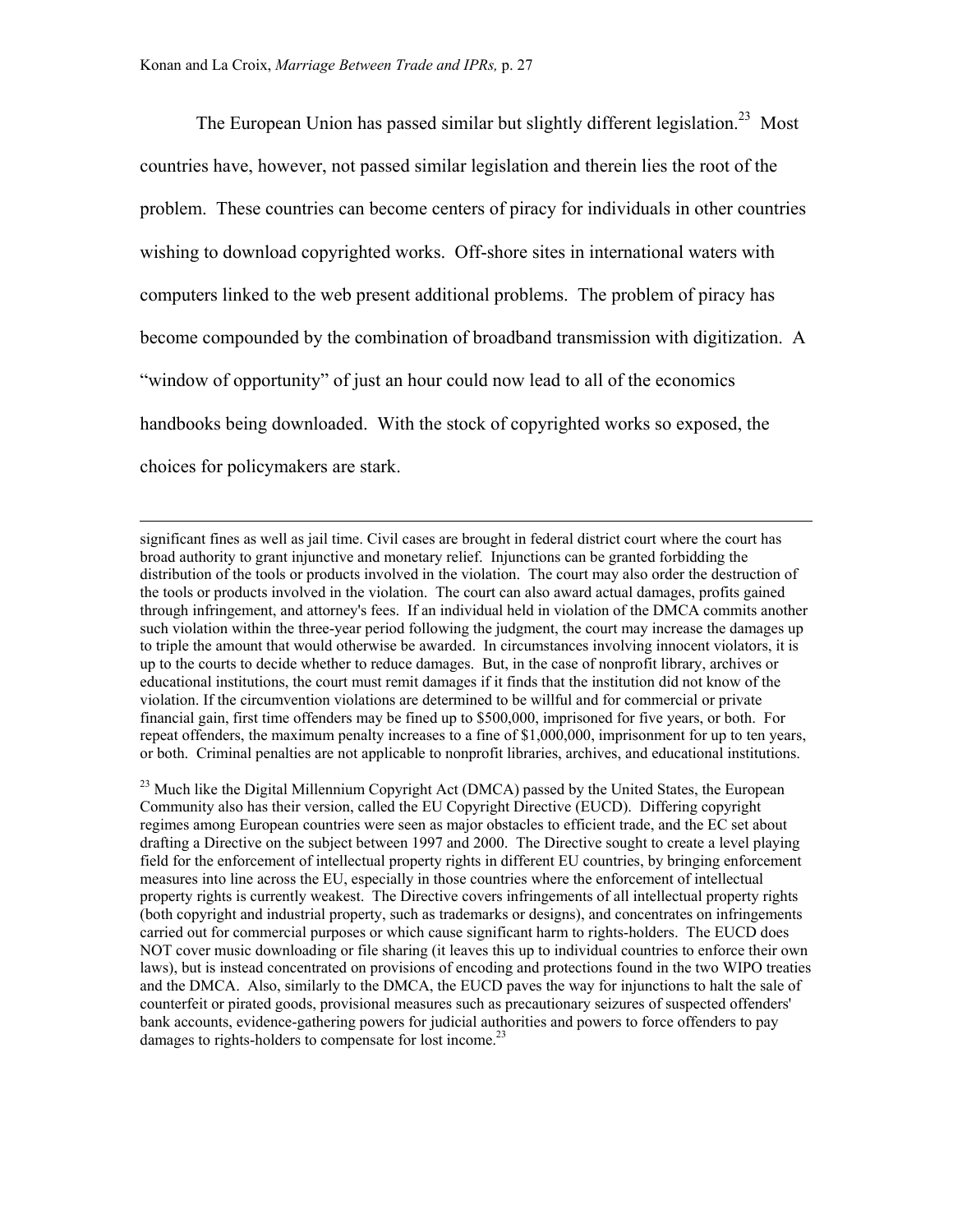First, policymakers could increase copyright terms to provide more protection. Such extensions have been recently granted in the United States and Europe. Cheng (2004) has closely examined the U.S. Sonny Bono Copyright Term Extension Act (CTEA) passed in 1998 which extends copyright terms from life of the author plus 50 years to life of the author plus 75 years. Cheng and Landes and Posner (2003) both concluded that the effect of copyright term extension on future creations is neglible and that the main reason for the extension appears to be to extend the copyright term of valuable copyrights which would otherwise expire. We can find no efficiency rationales for this type of extension and conclude that retroactivity provisions drove the enactment of the law.

Second, governments could increase penalties for violations of copyright laws and provide additional resources for their enforcement. In countries which are net importers of intellectual property, these will be unpopular measures that could be difficult for the government to sustain, particularly given the decentralized nature of the copyright piracy in most developed and developing countries.

Third, governments could work together to establish new forms of intellectual property for some forms of property that meet consumer needs appropriately while providing reduced incentives for piracy. Software is one type of work for which protection is obviously too long.

#### **VI. Conclusion**

The "property rights" approach to economics rightly encourages the establishment of property rights in valuable goods, as well-defined property rights typically maximizes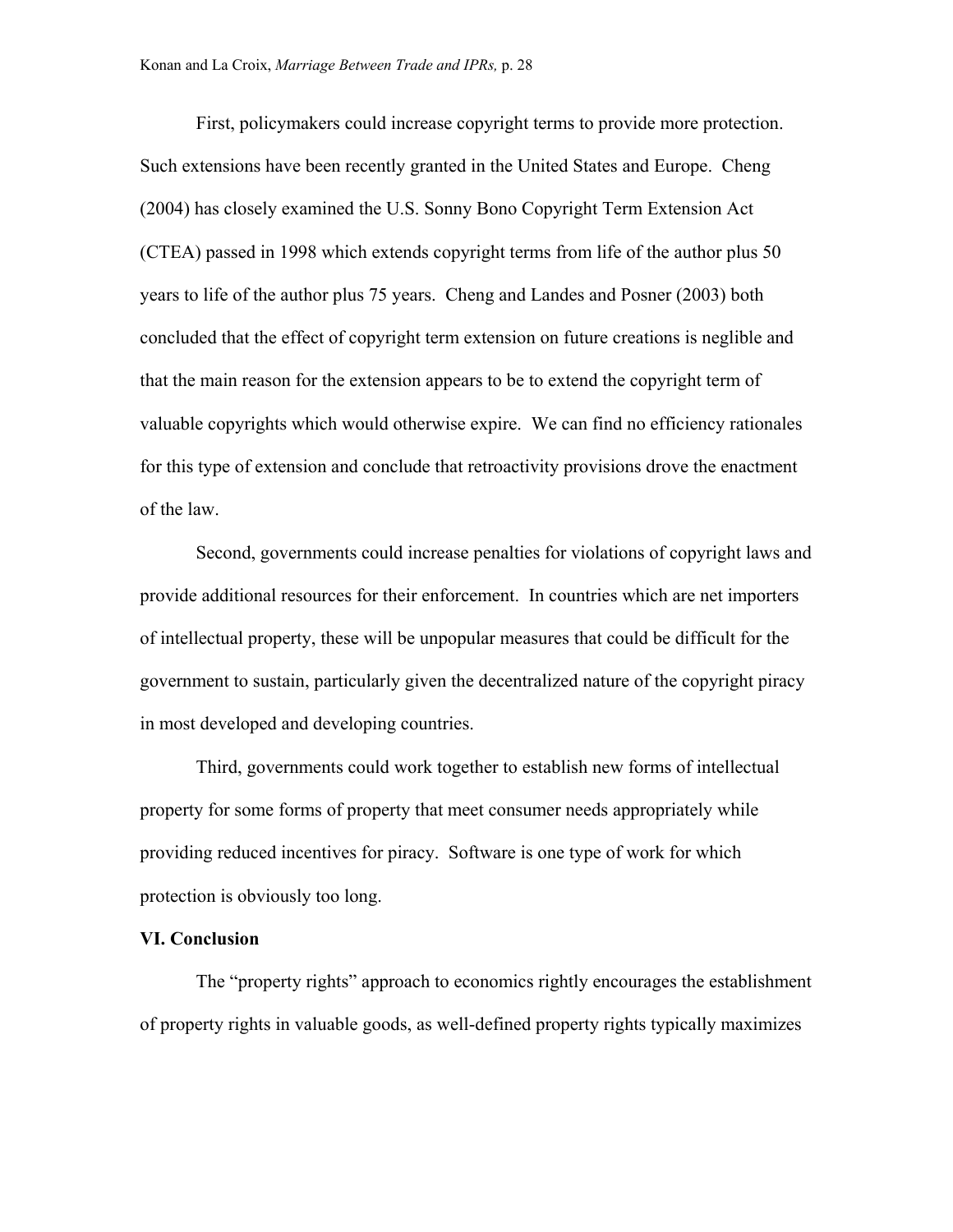the value of the good. $24$  This perspective must, however, be modified for goods which are public goods. We conclude that it is important to establish property rights in new works while at the same time limiting those rights to allow widespread access to the new works. We expect property rights in goods and nontangibles to be established in all countries but their scope, depth, and enforcement to differ across countries according to their development status.

### **References**

- Carcovic, Maria, and Ross Levine (2002). Does Foreign Direct Investment Accelerate Economic Growth? Unpublished manuscript, Carlson School of Management, University of Minnesota.
- Chin, Judith and Grossman, Gene M. (1990). "Intellectual Property Rights and North-South Trade", in R.W. Jones and A. O. Krueger, eds., *The Political Economy of International Trade*, Cambridge MA: Basil Blackwell Publishers.
- Deardoff, Alan V. (1992). "Welfare Effects of Global Patent Protection," *Economica* 59, 35-51.
- Evanson, Robert E., and Larry E. Westphal (1995). "Technological Change and Technology Strategy," in Jere Behrman and T.N. Srinivasan, eds, *Handbook of Development Economics,* Vol. 3A. New York: North Holland Press.
- Gallini, Nancy and Suzanne Scotchmer (2002). "Intellectual Property: When is it the Best Incentive System?" *Innovation Policy and the Economy* 2, 51-77.
- Giannakas, Konstantinos (2002). "Infringement of Intellectual Property Rights: Causes and Consequences," *American Journal of Agriculture Economics*, 84(2):482-494.
- Grossman, Gene M., and Edwin L.-C. Lai (2003). International Protection of Intellectual Property. National Bureau of Economic Research Working Paper No.
- Harrison, Glenn, David Tar, and Thomas F. Rutherford (1997). "Quantifying the Uruguay Round," *Economic Journal* 107, 1405-1430.
- Javorcik, Beata Smarzynska (2004) "The Composition of Foreign Direct Investment and Protection for Intellectual Property Rights: Evidence from Transition Economies," *European Economic Review* 48, 39-62.

<span id="page-29-0"></span> $24$  The establishment of property rights is, however, also costly, and the transaction costs of establishing these rights may limit their scope and delineation.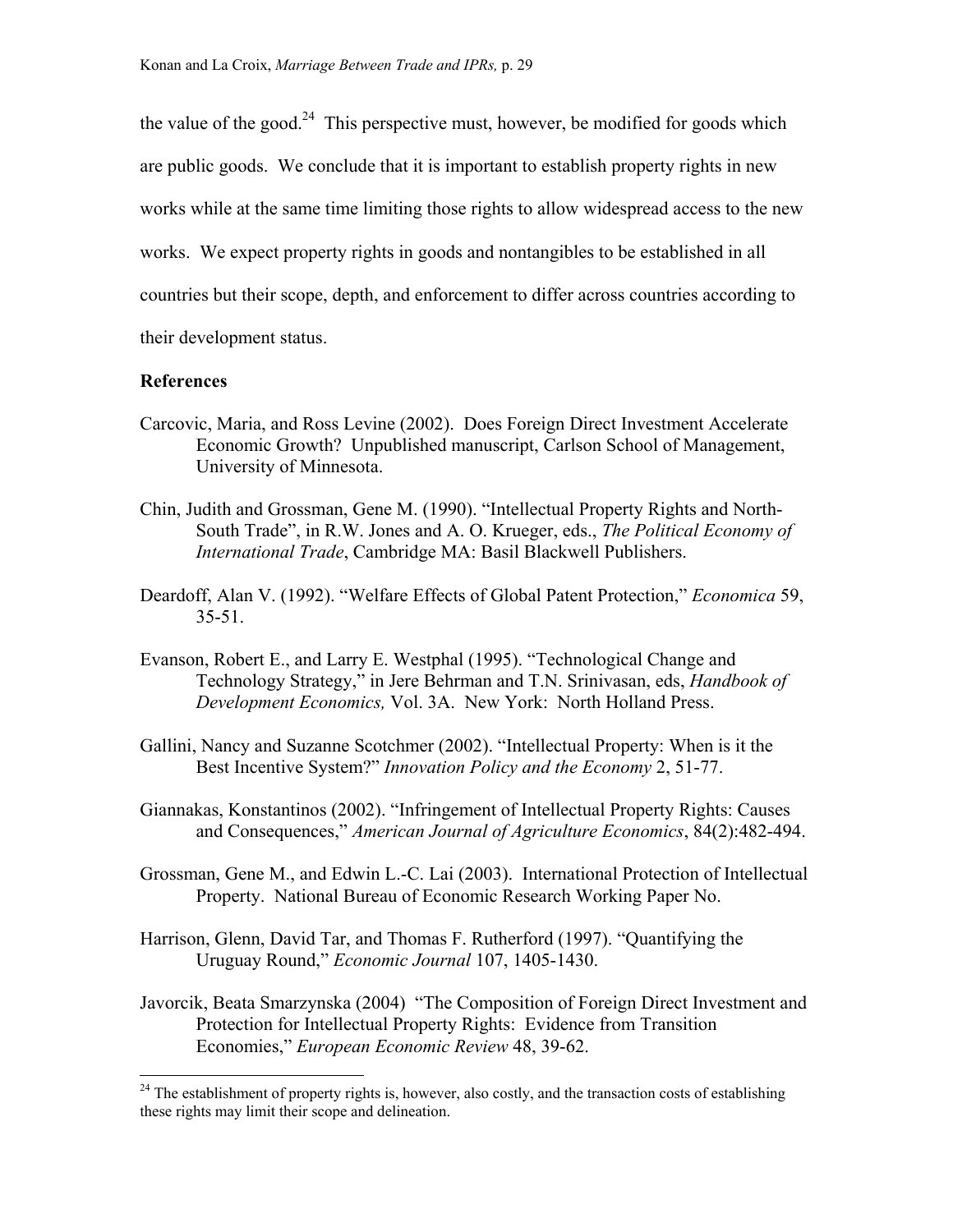- Kawaura, Akihiko, and Sumner J. La Croix (1995) "Japan's Shift from Process to Product Patents in the Pharmaceutical Industry: A Stock Market Event Analysis," *Economic Inquiry* 33(1), 88-103.
- Konan, Denise Eby, Sumner J. La Croix, James Roumasset, and Jeffrey Heinrich (1995). "Intellectual Property Rights in the Asia-Pacific Region: Problems, Patterns, and Policy," *Asian-Pacific Economic Literature* 9(2), 13-35
- La Croix, Sumner J. (1995). "The Rise of Global Intellectual Property Rights and their Impact in Asia," *Asia Pacific Issues*. Honolulu: East-West Center, August 1995.
- La Croix, Sumner J., and Akihiko Kawaura (1996). "Korea's Shift from Process to Product Patents in the Pharmaceutical Industry: An Event Study of the Impact of American Pressure on Korean Firms," *International Economic Journal* 10(1), 109- 24.
- La Croix, Sumner J., and Denise Eby Konan (2002). "Intellectual Property Rights in China: American Pressure and Chinese Resistance," *The World Economy* 25(6), 759-788.
- Lall, Sanjaya (2003). "Indicators of the Relative Importance of IPRs in Developing Countries," *Research Policy* 32:1657-1680.
- Landes, William M., and Richard A. Posner (2003). "Indefinitely Renewable Copyright," *University of Chicago Law Review* 70, 471-518.
- Lee, J. Y. and E. Mansfield (1996). "Intellectual Property Protection and U.S. Foreign Direct Investment," *Review of Economics and Statistics* 78, 181-186.
- Lybbert, Travis J. (2002). "On Assessing the Cost of **TRIPS** Implementation", *World Trade Review* 1(3), 309-19.
- Mansfield, Edwin (1994). Intellectual Property Protection, Foreign Direct Investment, and Technology Transfer. International Finance Corporation Discussion Paper no. 27.
- Maskus, Keith E. (2000). *Intellectual Property Rights in the Global Economy.* Washington, D.C.: The Institute for International Economics.
- Maskus, Keith E. (2002). "Regulatory Standards in the WTO: Comparing Intellectual Property Rights with Competition Policy, Environmental Protection, and Core Labor Standards," *World Trade Review* 1(2), 135-52.
- Maskus, Keith E. and Mohan Penubarti (1995). "How Trade Related are Intellectual Property Rights?" *Journal of International Economics* 39, 227-248.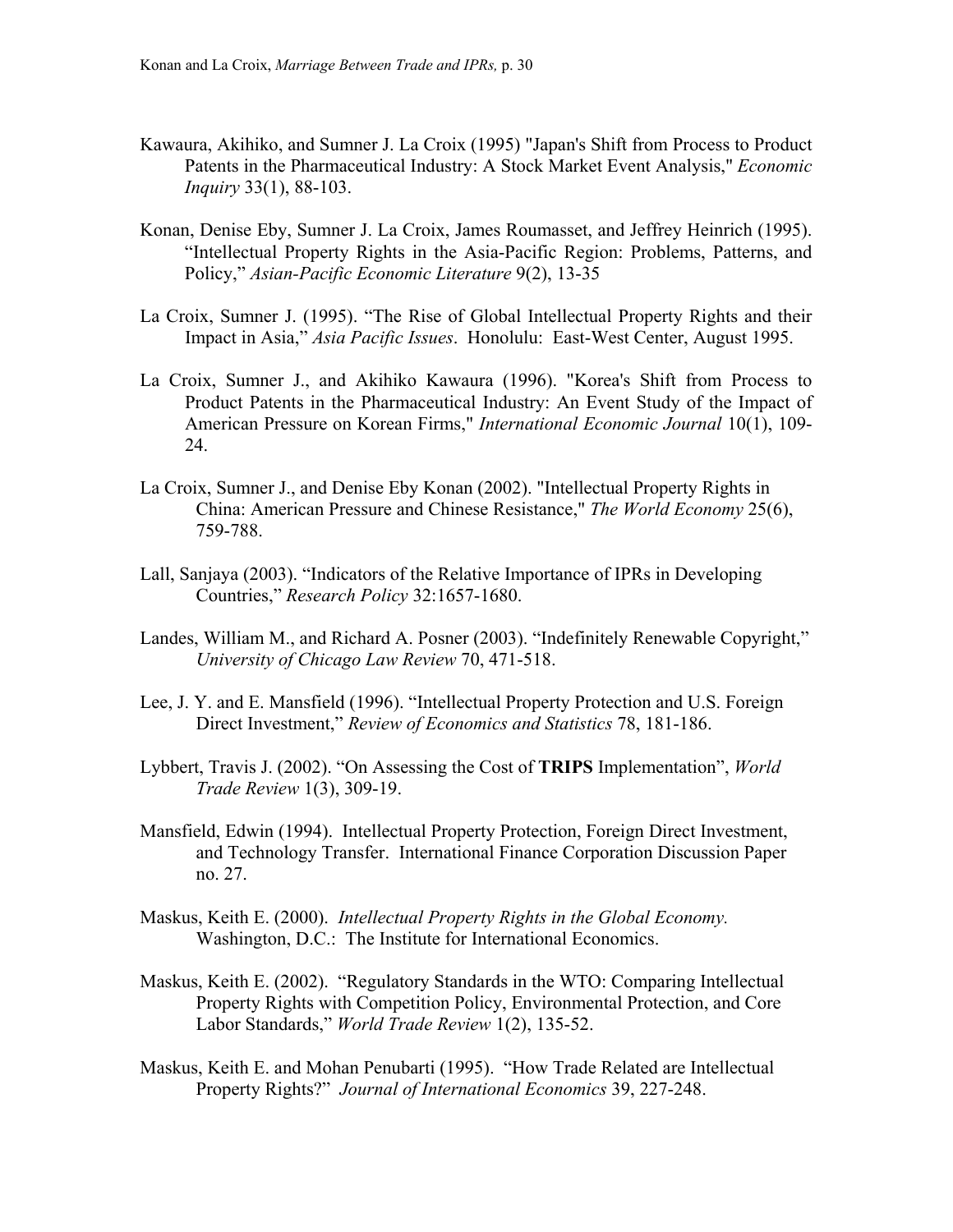- McCalman, Phillip (2004). "Foreign Direct Investment and Intellectual Property Rights: Evidence from Hollywood's Global Distribution of Movies and Videos," *Journal of International Economics* 62(1):107-23.
- McCalman, Phillip (2002). "National Patents, Innovation and International Agreements," *Journal of International Trade and Economic Development* 11(1), 1-14
- McCalman, Phillip (2004). "Protection for Sale and Trade Liberalization: An Empirical Investigation," *Review of International Economics* 12(1), 81-94.
- Merges, Robert P. (2000). "On Hundred Years of Solitude: Intellectual Property Law, 1900-2000," *California Law Review* 88, 2189-2240.
- Nordhaus, William D. (1969) *Invention, Growth and Welfare: A Theoretical Treatment of Techonological Change.* Cambridge MA: M.I.T. Press.
- O'Donoghue, Ted, Scotchmer, Suzanne and Thisse, Jacques-Francois (1998). "Patent Breadth, Patent Life, and the Pace of Technological Progress," *Journal of Economics and Management Strategy* 7(1), 1-32.
- Rapp, Richard T., and Richard P. Rozek (1990). "Benefits and Costs of Intellectual Property Protection in Developing Countries," *Journal of World Trade* 24, 75- 102.
- Rasiah, Rajah (2002). "**TRIPSs** and Industrial Technology Development in East and South Asia," *European Journal of Development Research* 14(1), 171-99.
- Scherer, F. M. and Watal, Jayashree (2002). "Post-**TRIPS** Options for Access to Patented Medicines in Developing Nations, *Journal of International Economic Law* 5(4), 913-39.
- Scotchmer, Suzanne (2004). "The Political Economy of Intellectual Property Treaties," *Journal of Law, Economics, and Organization* 20(2):415-37.
- Siwek, Stephen E. (2004). *Copyright Industries in the United States.* Economists Inc.
- Smith, Pamela J. (2001). "How do Foreign Patent Rights Affect U.S. Exports, Affiliate Sales, and Licenses? *Journal of International Economics* 55, 411-439.
- U.S. International Trade Commission (2004). *Textile and Apparel: Assessment of the Competitiveness of Certain Foreign Suppliers to the US Market.* Washington, D.C: January 2004.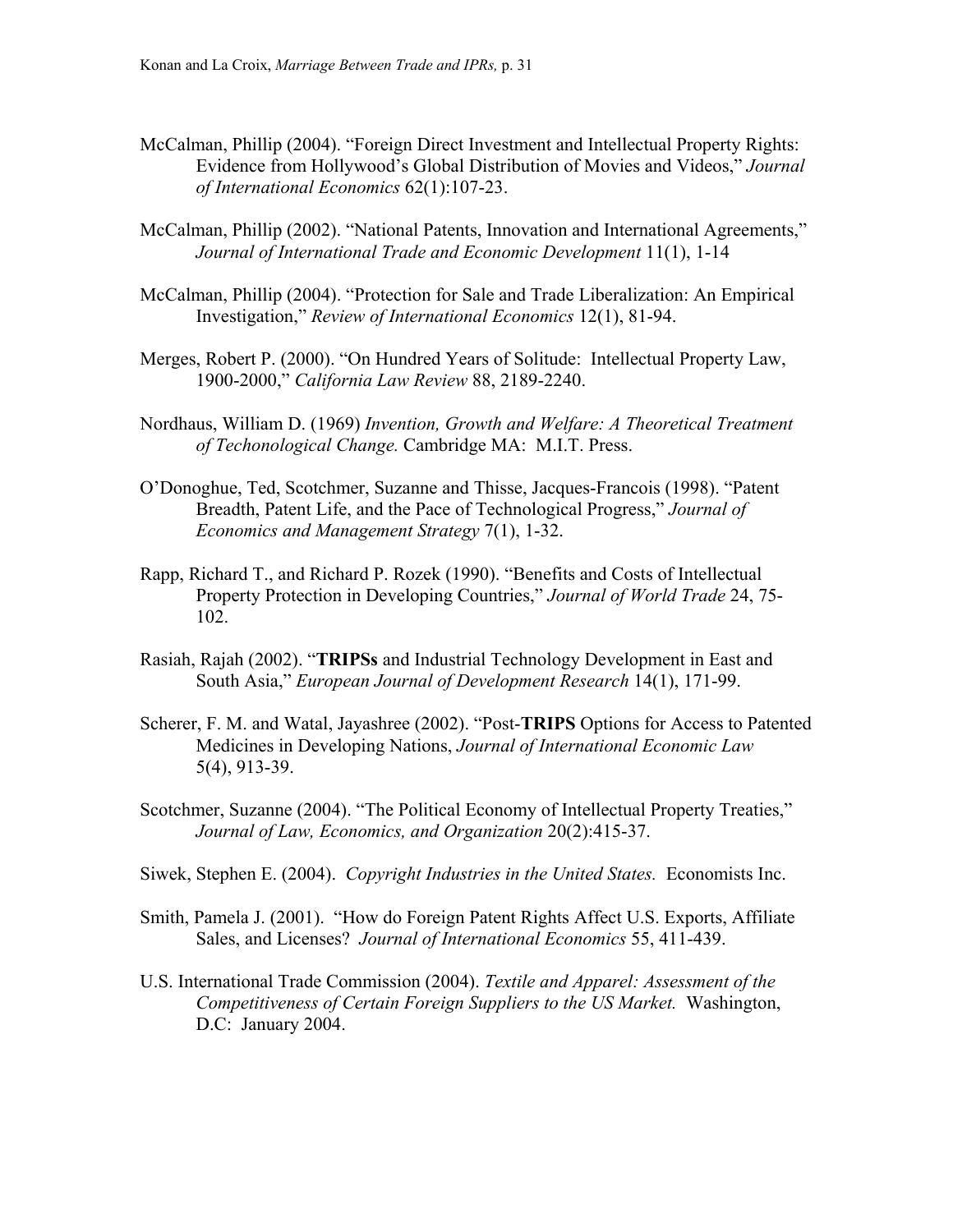- Wade, Robert H. (2003). "What Strategies re viable for Developing Countries Today? The World Trade Organization and the Shrinking of 'Development Space'," *Review of International Political Economy* 10(4), 621-644.
- Yang and Keith E. Maskus (2001). "Intellectual Property Rights and Licensing: An Econometric Investigation," *Weltwirtschafliches Archiv* 137, 58-79.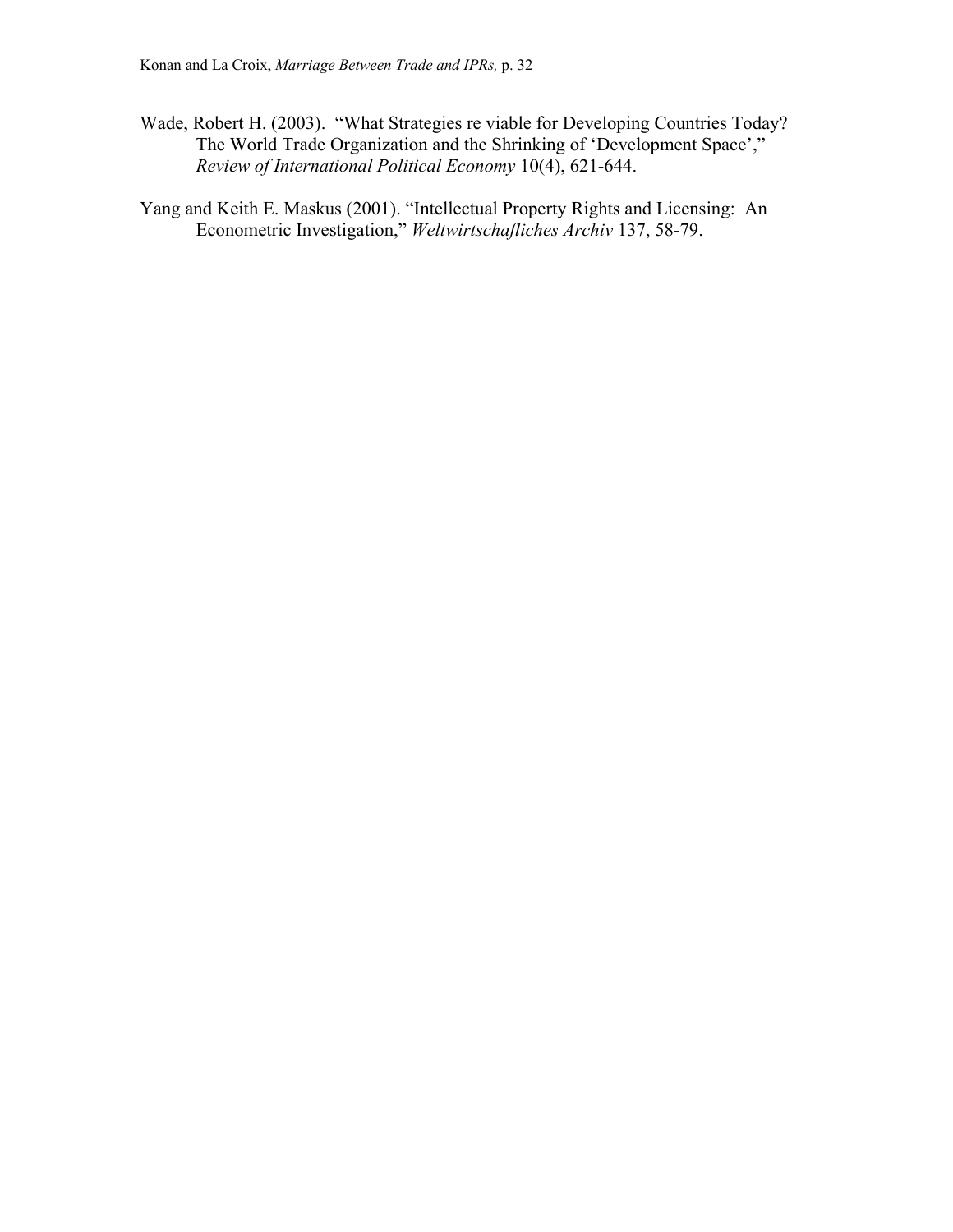# **Table 1**

# **Major Features of the TRIPS Agreement**

- 1. GATT members must apply the principle of national treatment to all foreign IPR owners (Articles 1(3), 3).
- 2. All GATT members must comply with the central provisions of four conventions:
	- a. Paris Convention (Article 2(1));
	- b. Berne Convention (Article 9(1)) without moral rights provisions;
	- c. Rome Convention (Article 14);
	- d. and Washington Treaty (Article 35) with the modification that compulsory licenses of integrated circuit technology is prohibited.
- 3. GATT members cannot exclude certain classes of products from being patented (with limited exceptions specified in TRIPS); pharmaceuticals cannot be excluded from product or process patents (Article 27(1)).
- 4. Countries must protect patents for 20 years from date of application (Article 28).
- 5. Patent holders no longer have an obligation to work their patent locally if they supply the market's demand for the good with imports (Article 28).
- 6. Pharmaceutical products in the pipeline, i.e., which were developed earlier and are just now completing safety and efficacy procedures to come to market, must receive at least five years of protection (Articles 70(8), (9)).
- 7. GATT members must adopt either a patent system or a *sui generis* system for protecting plant varieties (Article 27).
- 8. The detailed enforcement procedures specified in the GATT must be incorporated into each member's national laws (Article 41).
- 9. GATT members must adopt stricter enforcement measures, including border controls, to prevent imports of counterfeit goods (Articles 51-60).
- 10. TRIPs eliminates compulsory licensing of trademarks as well as local linkage requirements (Articles 15-24). Marks may be assigned with or without the transfer of the business to which the trademark belongs.
- 11. TRIPs requires copyright protection of computer programs (10(1) and data bases (Article 10(2)). All computer programs must receive at least 50 years of protection (Article 12).
- 12. TRIPs requires all GATT members protect trade secrets (Article 39).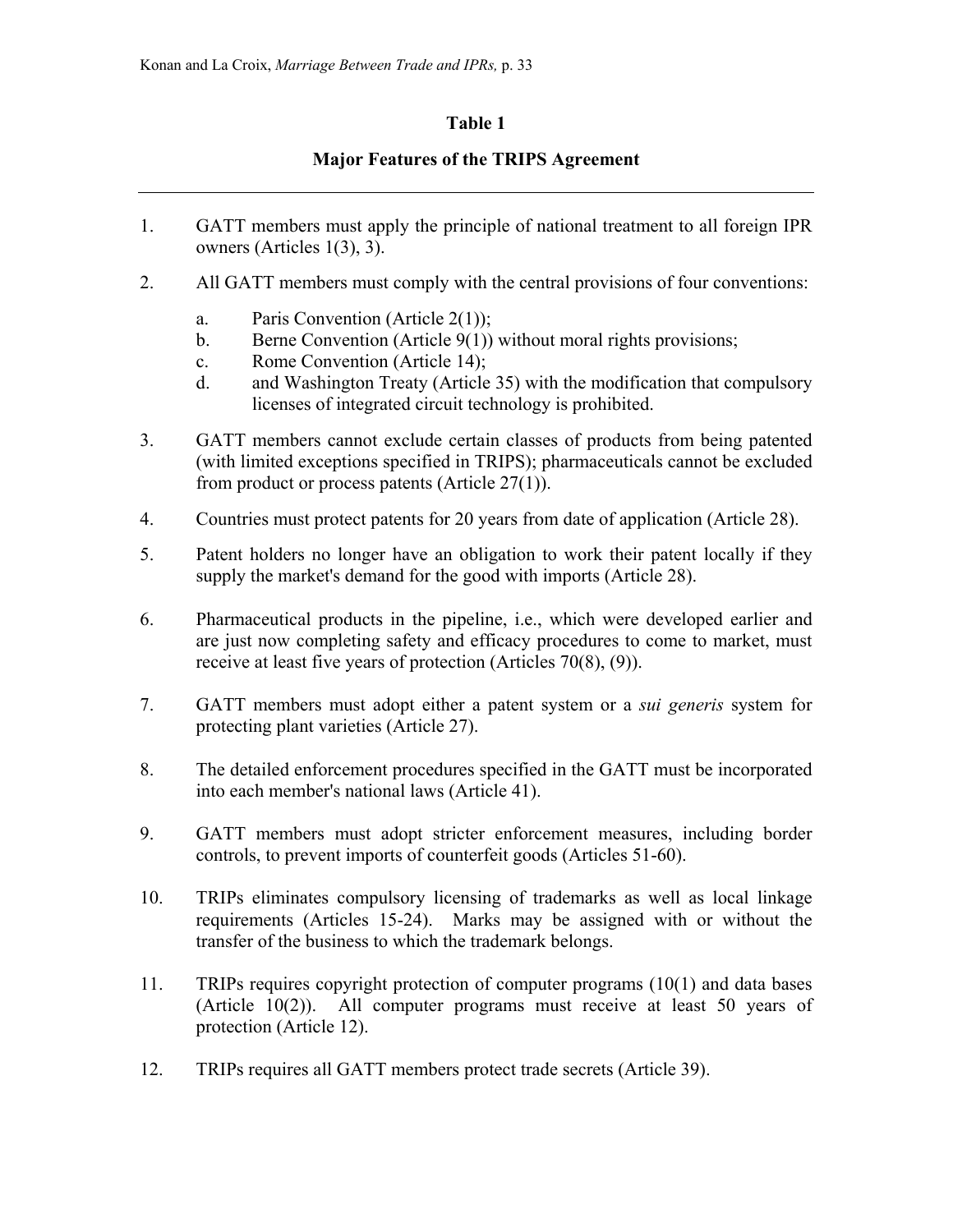- 13. GATT members must protect original industrial designs for at least 10 years (Article 26).
- 14. TRIPs requires that authors and their successors in title have the right to authorize or prohibit the commercial rental to the public of originals or copies of their copyright works (Article 11). The substantive effect is to allow copyright owners to charge royalties or other fees for commercial rental of their works.
- 15. TRIPs requires that service marks as well as trade marks be protected (Article 15).
	- 16. Commercial data submitted for regulatory approval of pharmaceutical or agricultural chemical products shall be protected against unfair commercial use (Article 39).

# **Table 2**

# **Asian Countries which have Ratified WCT and WPPT**

| <b>World Copyright Treaty</b> |  |               |                     |  | World Performances and Phonograms Treaty |  |               |                     |  |  |
|-------------------------------|--|---------------|---------------------|--|------------------------------------------|--|---------------|---------------------|--|--|
|                               |  |               |                     |  |                                          |  |               |                     |  |  |
| Contracting<br>Party          |  | <b>Status</b> | Entry into<br>Force |  | Contracting<br>Party                     |  | <b>Status</b> | Entry into<br>Force |  |  |
|                               |  |               |                     |  |                                          |  |               |                     |  |  |
| Indonesia                     |  | In Force      | $6$ -Mar-02         |  | Indonesia                                |  | In Force      | 15-Feb-05           |  |  |
| Japan                         |  | In Force      | $6$ -Mar-02         |  | Japan                                    |  | In Force      | $9$ -Oct-02         |  |  |
| Mongolia                      |  | In Force      | $25-Oct-02$         |  | Mongolia                                 |  | In Force      | $25-Oct-02$         |  |  |
| Philippines                   |  | In Force      | $4-Oct-02$          |  | Philippines                              |  | In Force      | $4-Oct-02$          |  |  |
| South Korea                   |  | In Force      | $24$ -Jun-04        |  |                                          |  |               |                     |  |  |

Source: World Intellectual Property Rights Organization